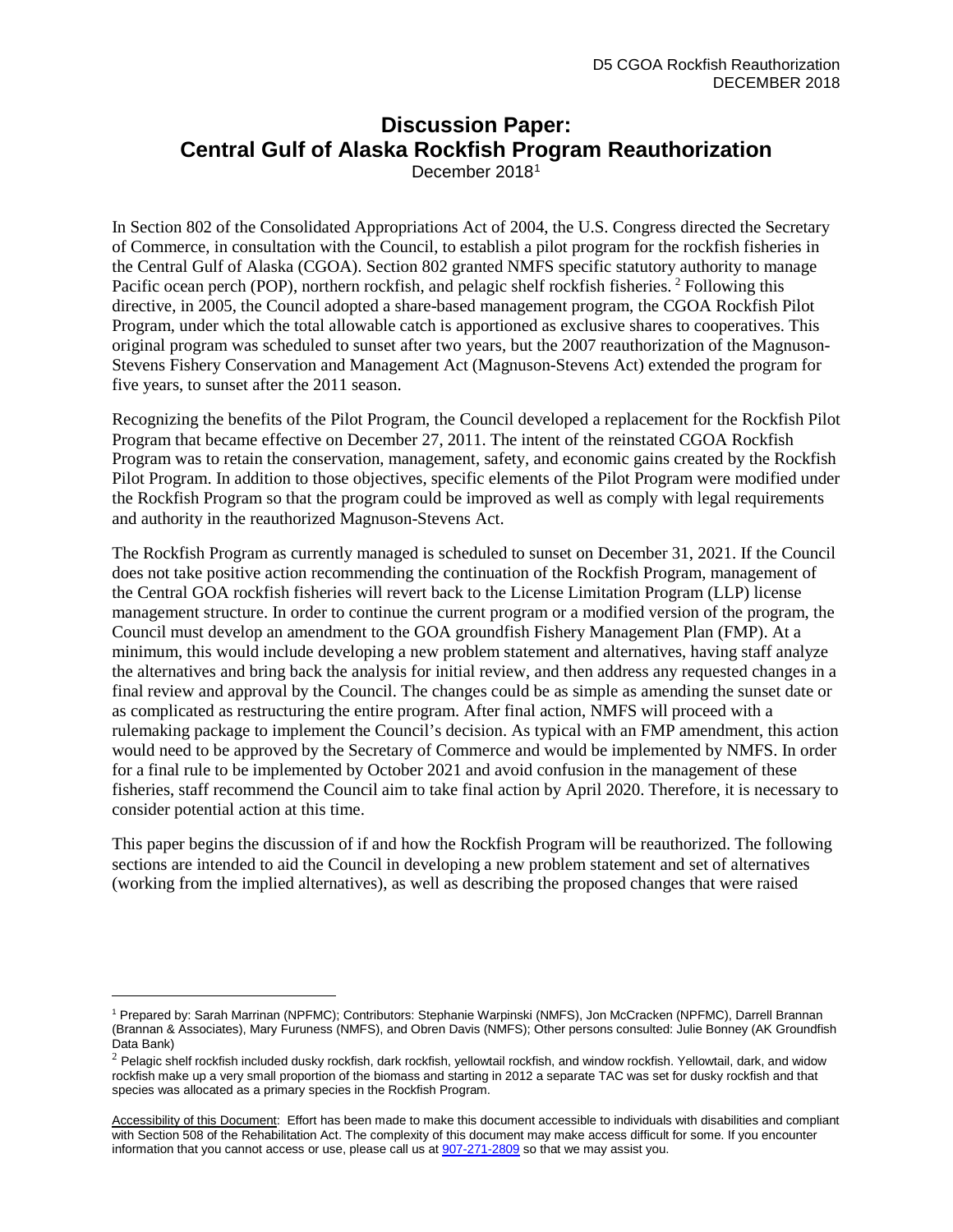during the recent CGOA Rockfish Program review.<sup>[3](#page-1-0)</sup> Further public testimony and discussion may highlight additional potential amendments to the program.

## **1 Problem Statement**

The Council created a new problem statement during the transition from the Rockfish Pilot Program to CGOA Rockfish Program in 2010. Based on the focus of this problem statement, the Council will likely wish to establish a new statement for the reauthorization of this program. For instance, this language may include a description of the aspects of the Rockfish Program the Council has deemed successful and worth reinstituting, as well as any rationale behind the need for changes to the Program the Council will consider. The 2010 problem statement for the Rockfish Program is as follows:

*The intent of this action is to retain the conservation, management, safety, and economic gains created by the Rockfish Pilot Program to the extent practicable, while also considering the goals and limitations of the Magnuson-Stevens Fisheries Conservation and Management Act Limited Access Privilege Program (LAPP) provisions.* 

*The existing CGOA Rockfish Pilot Program (RPP) will sunset after 2011. Consequently, if the management, economic, safety, and conservation gains enjoyed under the RPP are to be continued, the Council must act to create a long term CGOA rockfish LAPP. For both the onshore and offshore sectors, the RPP has improved safety at sea, controlled capacity of the fleets, improved NMFS' ability to conserve and manage the species in the program, increased vessel accountability, reduced sea floor contact, allowed full retention of allocated species and reduced halibut bycatch. In addition, the rockfish fishery dependent community in the CGOA and the shorebased processing sector have benefited from stabilization of the work force, more shoreside deliveries of rockfish, additional non-rockfish deliveries with the RPP halibut savings, and increased rockfish quality and diversity of rockfish products. Moreover, the CGOA fishermen, and the shorebased processing sector have benefited from the removal of processing conflicts with GOA salmon production. The Council needs to resolve identified issues in the management and viability of the entry level fishery.* 

*The portion of the catcher processor sector currently participating in the rockfish cooperatives has also benefitted from the RPP. These benefits include greater spatial and temporal flexibility in prosecuting the fishery, which result in lower bycatch, a more rational distribution of effort, and more stable markets. Certain provisions of the current RPP act as disincentives to some CP operators from joining the cooperative sector and achieving these benefits. These disincentives should be eliminated to the extent practicable in the new RPP.*

## *2* **Alternatives**

Two alternatives are implied as a result of the program's sunset date. Failing to take action or choosing to take no action would result in a shift in the management regime for these fisheries back to an LLP fishery. The second implied alternative would be for the Council to reinstate the Rockfish Program with the current management structure, while amending the sunset date. Other minor changes to the existing program may be included as elements and option under this action alternative. If there is a desire to consider substantive changes to the program, staff suggests creating an additional alternative (Alt 3). In establishing further alternatives, the Council should ensure it develops a Problem Statement that aligns with proposed modifications.

<span id="page-1-0"></span><sup>3</sup> North Pacific Fishery Management Council [NPFMC]. 2017. Central GOA Rockfish Program Review – Including a Fishery Allocation Review. October 2017. Anchorage, AK. Available at: https://www.npfmc.org/wpcontent/PDFdocuments/catch\_shares/Rockfish/RockfishProgramReview1017.pdf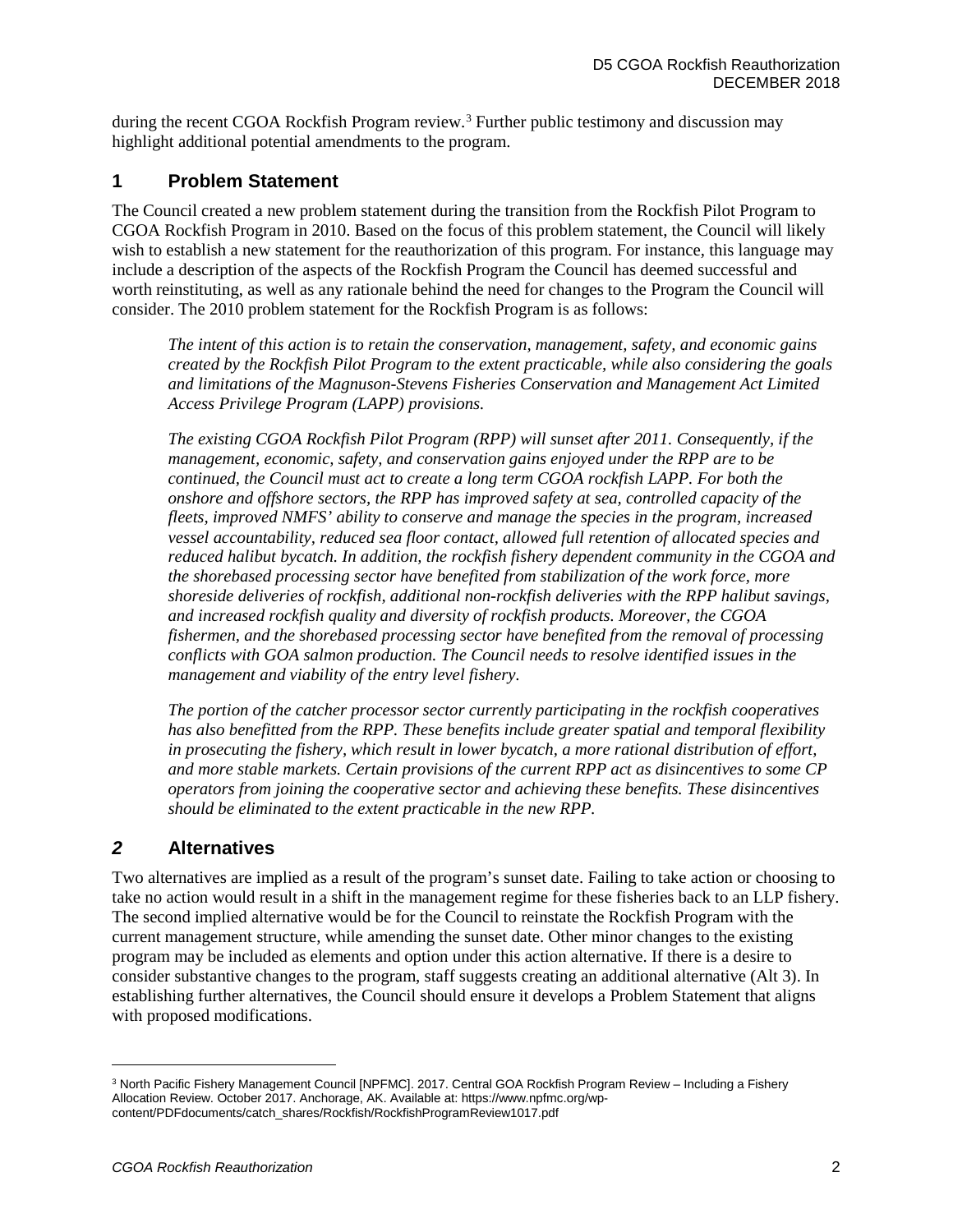#### **Implied alternatives:**

### *Alternative 1: No action (Revert back to an LLP limited access fishery)*

This alternative would allow the CGOA Rockfish Program to expire. Section 3.7.2 in the GOA FMP and § 679.80 through § 679.85 in Federal regulations, as well as other sections of Federal regulations<sup>[4](#page-2-0)</sup> would no longer hold authority for dictating the management of the CGOA rockfish fisheries. In the absence of the Rockfish Program management regime, the presumed default would be for the fishery to revert to an LLP limited access fishery which was used prior to the implementation of the Pilot Program in 2007.

The fisheries would open to longline participants on January 1, and the trawl gear season would open in early July. Directed fishing allocations would be set to accommodate incidental catch of the rockfish species in other fisheries during the remainder of the year. Harvests would be monitored in-season and each of the target rockfish fisheries would be closed when managers estimate that the directed fishing allowance for that fishery has been harvested. After the closure of directed fishing for the three primary target species, POP, northern rockfish, and pelagic shelf (dusky) rockfish would be subject to maximum retainable amounts (MRAs) in other target fisheries, limiting the retention of these rockfish relative to target species. Trawl participants of both catcher vessels (CVs) and catcher processors (C/Ps) would be subject to an aggregate limit on the amount of halibut prohibited species catch (PSC) (all of which must be discarded as PSC unless authorized for retention under the Donation Program) that can be caught in all deep-water fisheries. Incidental catch species and secondary species previously allocated to the program would be managed with an MRA limiting their retention to a percentage of retained harvest of species open to directed fishing.

While the previous regulations and management of this fishery would guide the default assumptions of Alternative 1, management of the rockfish fisheries, even under this "no action alternative," a regulatory package would still be required to address potential inconsistencies in regulations. Some management measures are codified into Federal regulations or FMPs based around the structure of the Rockfish Program and may require clean-up actions if the Council wanted the rockfish fisheries to occur in a limited access (LLP) style of management. For example, Amendment 97 to the GOA FMP created hard caps for Chinook salmon PSC for different sectors of the Central and Western GOA, including a separate cap for the "Central GOA Rockfish Program cooperative quota permits." If the Council took no action and the Rockfish Program expired, Chinook salmon PSC would accrue to the non-Rockfish Program catcher vessel apportionment for CV trawl vessels targeting rockfish in the CGOA that deliver shoreside. Amendment 103 to the GOA FMP increased NMFS's ability to rollover unused Chinook PSC limits from one sector to another; however, there are limitations to that flexibility. This would result in some Chinook PSC that were apportioned to the Rockfish Program catcher vessels remaining in the water each year (i.e. at least 150 fish per year) if the program expired and regulations were not adjusted.

*Alternative 2: Reauthorize the CGOA Rockfish Program with current management framework*

*Element: Modify regulations at § 679.80(a)(2) which specify the duration of the program*

*Option 1: Remove sunset date*

*Option 2: Replace with new sunset date (10-20 years)*

This alternative would reinstate the current CGOA Rockfish Program, with option 1 to modify or option 2 to remove the sunset date in Federal regulations. Appendix 1 includes the details of the Rockfish Program

<span id="page-2-0"></span><sup>4</sup> e.g. reference in §679.2 – Definitions; §679.20 – General Limitations; §679.7 – Prohibited Species Bycatch Management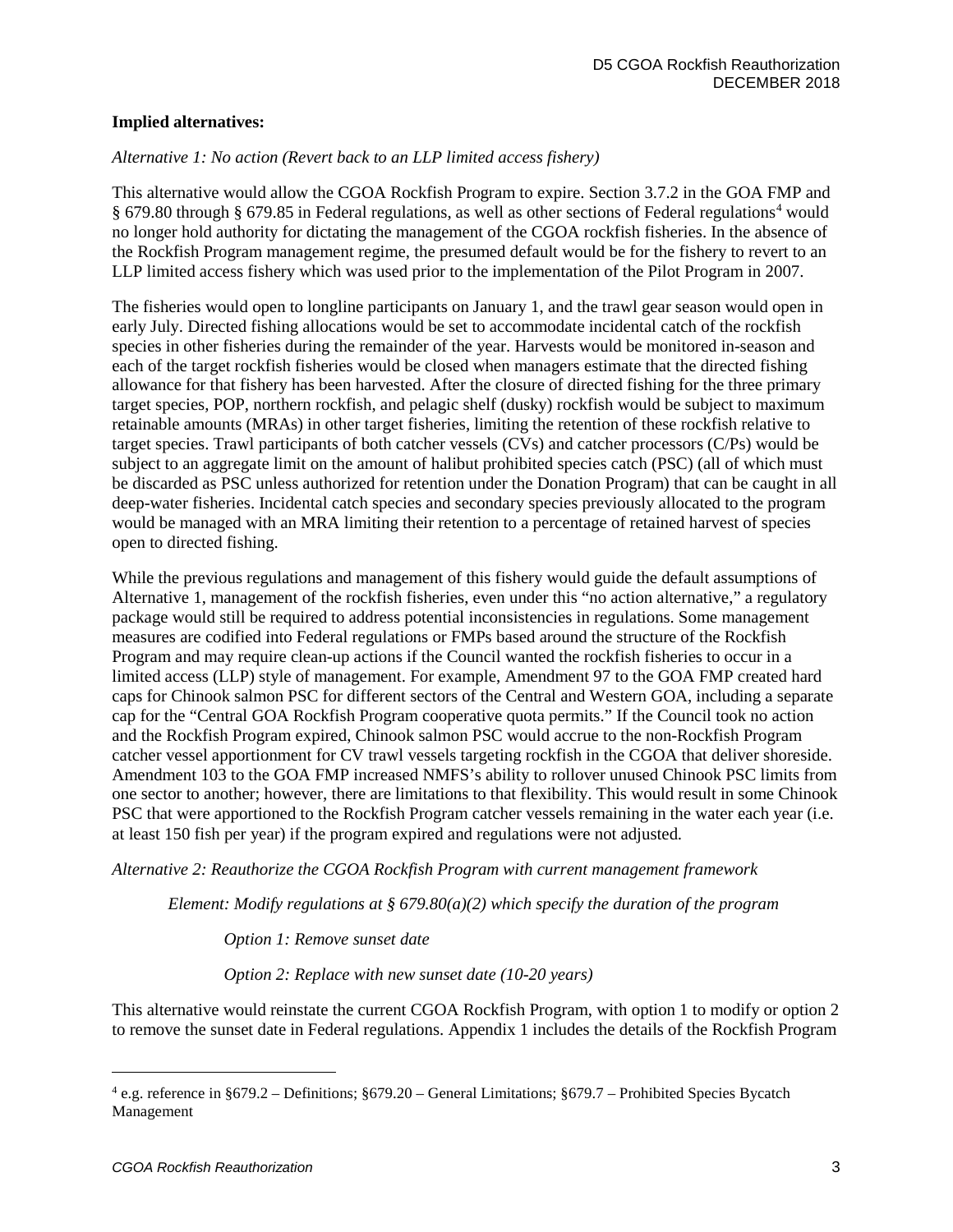adopted by the Council in June 2010. Appendix 2 is a table demonstrating the key differences be the Pilot Program and the current Rockfish Program.

The current program is a share-based management program, which apportions the directed fishery total allowable catch (TAC) of the three primary rockfish species in the CGOA (POP, northern rockfish, and pelagic shelf (dusky) rockfish) into exclusive shares that are allocated to cooperatives and entry level limited access fisheries. Under the program, the directed fishery TAC is apportioned as exclusive shares called cooperative quota (CQ) to cooperatives based on the catch history of the cooperative members. In addition, prescribed amounts of the TAC for each primary species are set aside to support an entry level fishery for non-trawl vessels not eligible to participate.

Under the current Rockfish Program, participants who held an LLP license used for at least one directed rockfish landing in the CGOA between 2000 and 2006 or participated in the pilot program entry level trawl fishery in 2007, 2008, or 2009 were eligible to hold CQ. Eligible harvesters can choose to join a cooperative or opt-out of the program (only catcher/processors). Each eligible LLP license is credited with history, based on best 5 of 7 years target rockfish species landings during the directed fishery from 2000 to 2006. For trawl licenses that qualified under this program based on their participation in the pilot program entry level fishery, they received 2.5% of the allocation.

Catcher/processor LLP holders are eligible to join a catcher/processor cooperative with any other catcher/processor LLP holder. Each catcher vessel LLP license is eligible to join a cooperative with other catcher vessel LLP holders with an association with any shoreside processor located within the City of Kodiak.

In addition to the allocation of rockfish primary species, cooperatives also receive allocations of valuable 'rockfish secondary species,' which include sablefish, thornyhead rockfish, Pacific cod, shortraker rockfish, and rougheye rockfish.<sup>[5](#page-3-0)</sup> Allocations to each sector are based on the average annual percent of retained catch of the species in the rockfish primary species fisheries during the 2000 to 2006 qualifying period. The allocation is divided among cooperatives in a sector based on the share of the sector's rockfish primary species allocation received by the cooperative. Each cooperative also receives an allocation of halibut PSC, which is based on 87.5 percent of the historic halibut PSC usage in the rockfish primary species during qualifying years. In addition, the Rockfish Program trawl catcher vessels are limited to a collective limit of 1,200 Chinook salmon each year while fishing in the Rockfish Program. Trawl catcher/processor vessels fishing in the GOA (including the Rockfish Program) are subject to a limit of 3,600 Chinook salmon, or, 4,080 Chinook salmon if the previous year's catch of Chinook salmon did not exceed 3,120 fish.

The program includes other important features. Cooperatives must file a cooperative membership agreement with NMFS, containing a fishing plan, legal contractual obligations of members, and a monitoring program, and must annually report to the Council. Full retention of rockfish primary and secondary species is required to eliminate waste. Use caps for individual vessels (4% for catcher vessels, 40% for catcher/processors) and cooperatives (30% for catcher vessel, 60% for catcher/processors) prevent excessive consolidation of the fleet. Shoreside processors are also subject to use caps (30%), unless grandfathered at a higher level based on processing history. Sideboard restrictions and stand-down requirements prevent those cooperative member vessels not fishing their allocations from increasing effort in other fisheries.

<span id="page-3-0"></span><sup>5</sup> Shortraker and rougheye rockfish are only allocated to the C/Ps. For CVs, shortraker and rougheye rockfish are managed under a maximum retainable amount.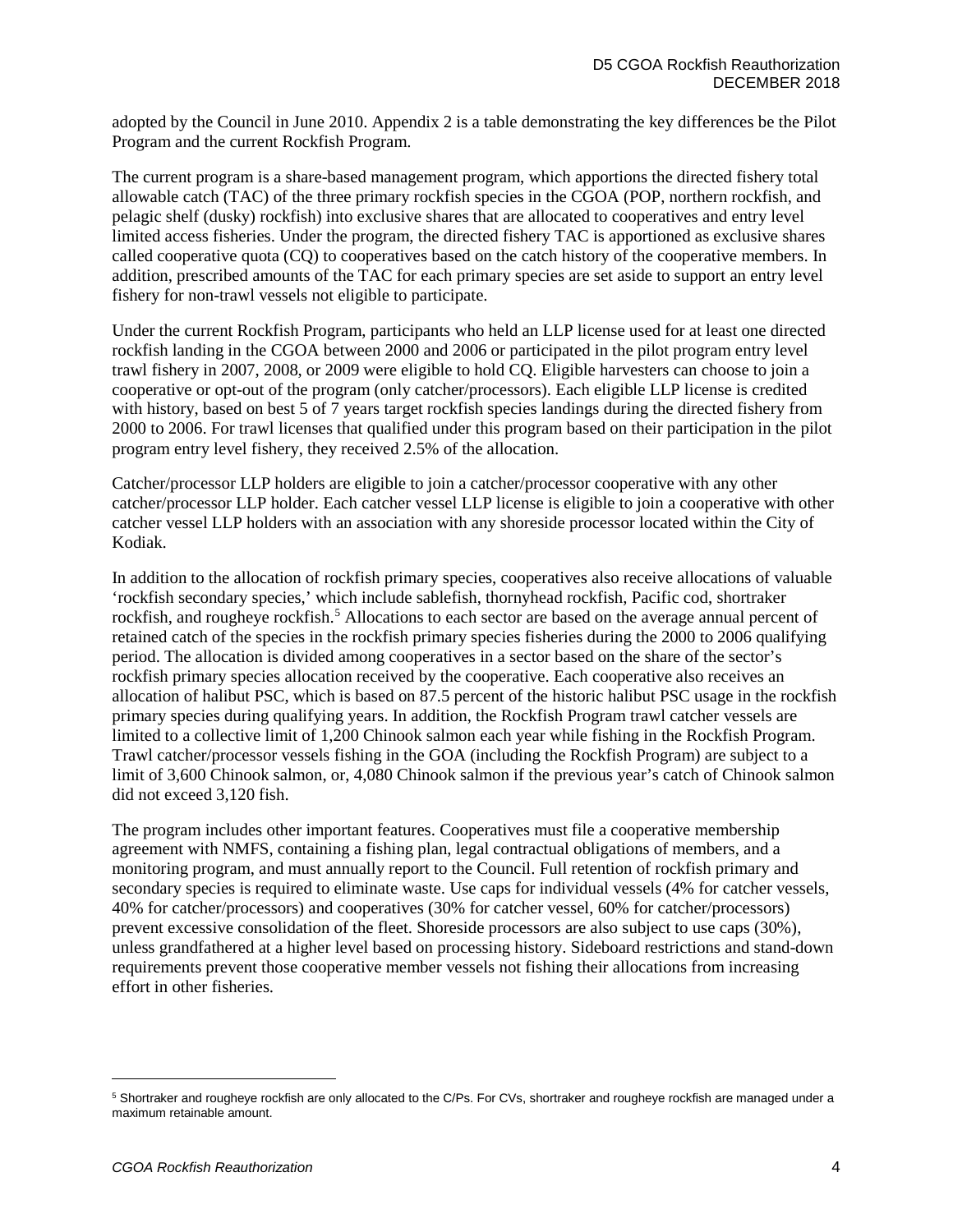## **3 Proposed Changes to the Program**

The Rockfish Program review (NPFMC 2017) identified areas for modifications to the program and for further investigation. The review highlighted recommendations from NMFS, as well as proposals from stakeholders and staff. This section reiterates those recommendations and proposals.

NMFS has not identified any substantial issues that would warrant major revisions to Rockfish Program at this time. However, NMFS has identified several minor regulatory revisions that could be made at the time of Rockfish Program reauthorization to clarify current regulatory requirements and improve administration of the program.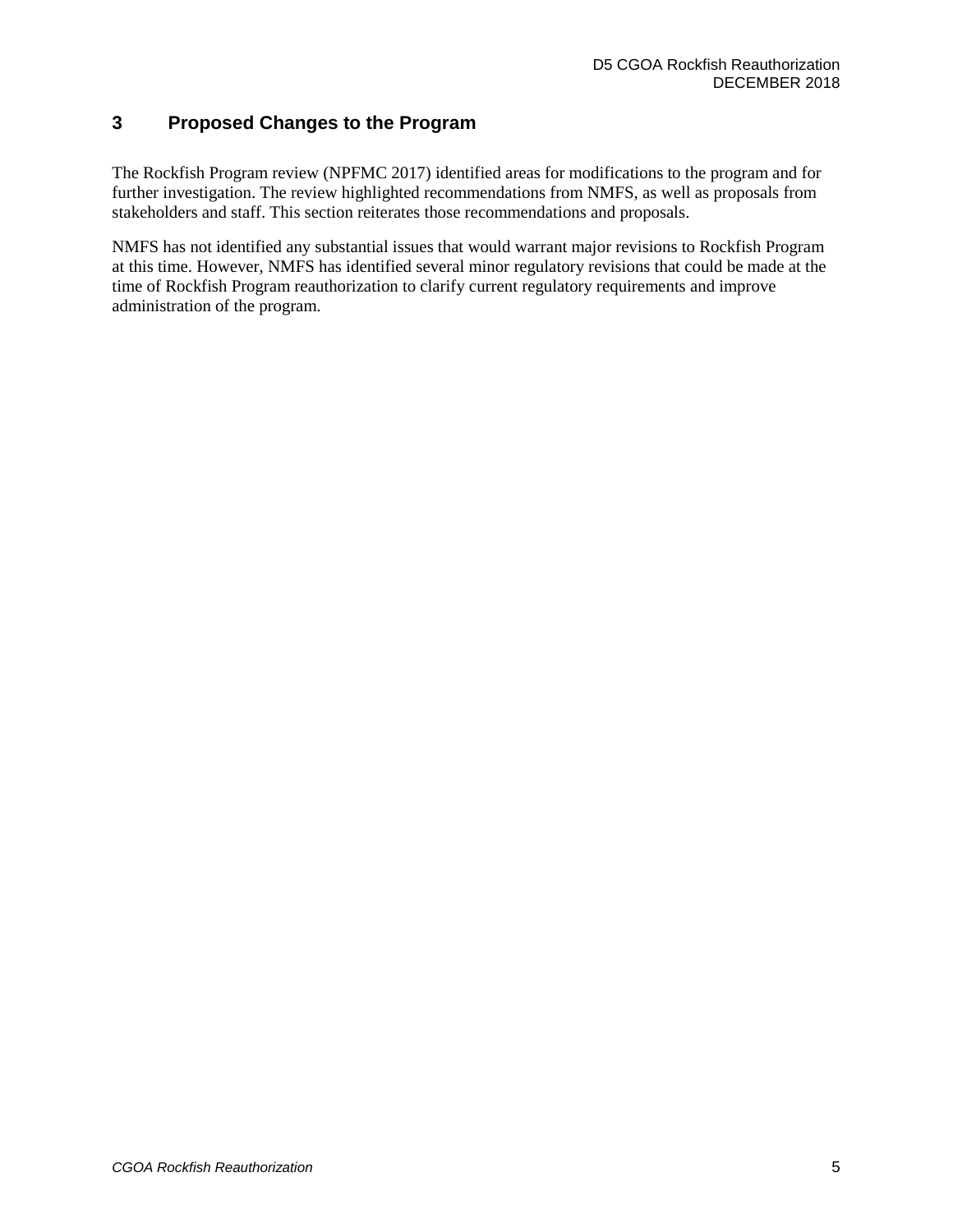#### **NMFS Recommendations**

*Potential Element 2, under Alternative 2: Modify regulations to address NMFS recommendations with the following options.*

| $\mathbf{1}$   | Clarify regulations at $\S$ 679.5(r)(10) to specify that only shoreside processors receiving<br>Rockfish Program CQ must submit the Rockfish Ex-vessel Volume and Value Report.                                                                                                                                                                                                                                                                                                                                                                                                                                                |
|----------------|--------------------------------------------------------------------------------------------------------------------------------------------------------------------------------------------------------------------------------------------------------------------------------------------------------------------------------------------------------------------------------------------------------------------------------------------------------------------------------------------------------------------------------------------------------------------------------------------------------------------------------|
|                | Context: Current regulations require a "rockfish processor" to submit annually to NMFS a<br>Rockfish Ex-vessel Volume and Value Report. The use of rockfish processor instead of<br>"rockfish shoreside processor" has created confusion for NMFS staff and catcher/processor<br>participants because a rockfish processor could include Rockfish Program<br>catcher/processors.                                                                                                                                                                                                                                               |
| $\sqrt{2}$     | Modify language in § $679.5(r)(6)(iii)(B)$ to require Rockfish Program cooperatives to report<br>catch by the Central GOA reporting area.                                                                                                                                                                                                                                                                                                                                                                                                                                                                                      |
|                | Context: Current regulations require Rockfish Program cooperatives to report catch by<br>"statistical area." Reporting by statistical area is arbitrary and unnecessary in the cooperative<br>reports. Catches are reported in eLandings by the CGOA reporting area for the program, not<br>by federal statistical areas.                                                                                                                                                                                                                                                                                                      |
| 3              | Revise § $679.5(r)(6)(iii)(D)$ - to replace "any actions" with "any civil actions."                                                                                                                                                                                                                                                                                                                                                                                                                                                                                                                                            |
|                | Context: Current regulations specify that a Rockfish Program cooperative annual report must<br>include a description of any actions taken by the cooperative in response to any members<br>that exceeded their catch as allowed under the rockfish cooperative agreement. "Any<br>actions" is very broad and could include intra or inter-co-op transfers, which is unnecessary.<br>The proposed rule implementing the Rockfish Program used "any civil actions" in § 679.5 to<br>describe the reporting requirement and this term should have replaced "any actions" in §<br>679.5 when the Rockfish Program was implemented. |
| $\overline{4}$ | Revise § 679.81 (i)(D)(3) to remove requirements for a Fishing Plan to be submitted with a<br>cooperative application for CQ.                                                                                                                                                                                                                                                                                                                                                                                                                                                                                                  |
|                | Context: Current regulations require a Rockfish Program cooperative Fishing Plan to be<br>included in the cooperative application for CQ. The cooperatives have to complete the<br>application in February, far in advance of when they make fishing plans for the season. The<br>timing of the requirement does not match up with when the information is available. This<br>information is available and has been included in the cooperative annual reports required at<br>§ $679.5(r)(6)$ .                                                                                                                                |
| 5              | Revise § 679.84(f)(1) to exempt shoreside processors under the Rockfish Program from the<br>requirement to provide an observer work station and observer communication described at $\S$<br>$679.28(g)(7)(vii)$ and (viii)                                                                                                                                                                                                                                                                                                                                                                                                     |
|                | Context: Current regulations require Rockfish Program processors to maintain an observer<br>station at the plant. This requirement is no longer necessary since plant observers are not<br>required for the Rockfish Program. Instead, the Rockfish Program employs a Catch<br>Monitoring Control Plan specialist, which negated the need for a plant observer. The current<br>regulations negatively impact shoreside processors because it is costly for processors to<br>maintain an observer workstation and platform scale.                                                                                               |

In addition to proposals by NMFS, the Rockfish Program review highlighted several other suggested modifications proposed by stakeholders or staff: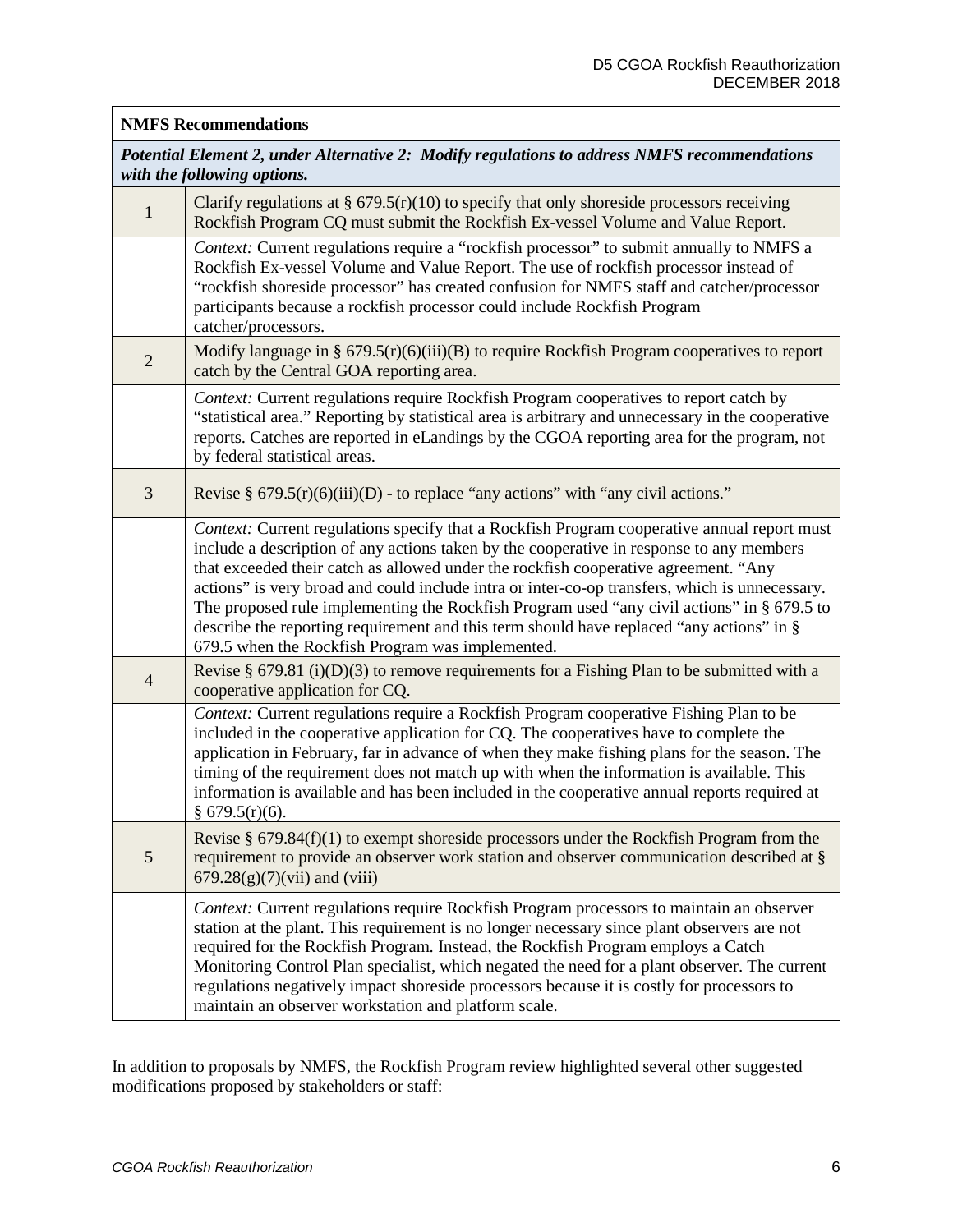| Proposals by stakeholders                      |                                                                                                                                                                                                                                                                                                                                                                                                                                                                                                                                                                                                                                                                                                                                                                                                                                                                                                                                                                                                                                                                                                                                                                                                                                                                                                                                                         |  |
|------------------------------------------------|---------------------------------------------------------------------------------------------------------------------------------------------------------------------------------------------------------------------------------------------------------------------------------------------------------------------------------------------------------------------------------------------------------------------------------------------------------------------------------------------------------------------------------------------------------------------------------------------------------------------------------------------------------------------------------------------------------------------------------------------------------------------------------------------------------------------------------------------------------------------------------------------------------------------------------------------------------------------------------------------------------------------------------------------------------------------------------------------------------------------------------------------------------------------------------------------------------------------------------------------------------------------------------------------------------------------------------------------------------|--|
| <b>Potential Elements under Alternative 2:</b> |                                                                                                                                                                                                                                                                                                                                                                                                                                                                                                                                                                                                                                                                                                                                                                                                                                                                                                                                                                                                                                                                                                                                                                                                                                                                                                                                                         |  |
| 6                                              | Consider options to reallocate unharvested Rockfish Program Pacific cod from the cooperative to<br>the open access fisheries after the Rockfish Program fisheries close on November 15. The<br>reallocation would be to fixed gear fisheries.                                                                                                                                                                                                                                                                                                                                                                                                                                                                                                                                                                                                                                                                                                                                                                                                                                                                                                                                                                                                                                                                                                           |  |
|                                                | Context: NMFS does not currently have the authority to move unused Pacific cod from the<br>rockfish cooperatives to the fixed gear fisheries, as NMFS does with other sectors that fish<br>Pacific cod (see $\S679.20(a)(12)(ii)(B)$ ). A regulatory change could give NMFS the authority to<br>reallocate any remaining Pacific cod after the Rockfish Program fisheries closes for the season or<br>once all members have checked out. This action could potentially benefit the fixed gear fisheries<br>without negatively impacting the cooperative members. Similar to the process for other Pacific<br>cod sectors, NMFS could take into account the capacity of the sector, and ability to harvest the<br>remaining Pacific cod TAC. For instance, Pacific cod may still go unfished if a particular sector<br>is approaching its halibut PSC limit and it does not have the opportunity to take advantage of an<br>increased Pacific cod allocation. Further analysis would need to ascertain how likely this<br>reallocation would be to occur and the extent to which it would be used by the fixed gear sector.                                                                                                                                                                                                                              |  |
| $\overline{7}$                                 | Exempt crab program sideboard limits for vessels with an LLP when fishing in the Rockfish<br>Program since it makes no sense to have these sideboard limits in place within a catch share<br>program. AFA sideboard limits were removed for sideboarded vessels when the Rockfish<br>Program was implemented and it was potentially an oversight that crab sideboards for vessels in<br>the Rockfish Program were not eliminated at the same time.                                                                                                                                                                                                                                                                                                                                                                                                                                                                                                                                                                                                                                                                                                                                                                                                                                                                                                      |  |
|                                                | Context: Both the AFA and BSAI Crab Rationalization Programs were implemented with a suite<br>of sideboard limits for vessels that earned harvesting privileges through these programs. Given<br>the economic advantages that these participants had been afforded through their participation in<br>these programs, potentially freeing up capacity, sideboard limits were created to limit the ability<br>for these vessels to expand into other fisheries. Both of these program (AFA and the Crab<br>Program) included sideboards in the CGOA rockfish fisheries, which were not managed as a<br>LAPP at the time these programs were implemented. Since that time, it was determined that<br>maintaining AFA sideboards in the CGOA rockfish fisheries was unnecessary as this program is<br>now managed as a LAPP. With the development of the CGOA Rockfish Program the AFA non-<br>exempt vessels were given exemption from AFA sideboards for the harvest of CQ within the<br>Rockfish Program. Crab sideboards in the rockfish fisheries have not been removed, which limits<br>non-exempt vessels from participation in this fishery. Further analysis would be needed to<br>determine the number of vessels that these sideboards have impacted. This action would likely<br>require an amendment to the BSAI Crab Fishery Management Plan. |  |
| $\,8\,$                                        | Require annual NMFS Cost Recovery Reports in regulations. NMFS is currently posting this<br>report for the Rockfish Program but it is not required in the regulations as it is for other LAPP<br>programs.                                                                                                                                                                                                                                                                                                                                                                                                                                                                                                                                                                                                                                                                                                                                                                                                                                                                                                                                                                                                                                                                                                                                              |  |
|                                                | Context: Regulations require NMFS to produce a cost recovery report for of all other LAPPs,<br>except the CGOA Rockfish Program. For example, §679.33(g) "Annual report. Each year,<br>NMFS will publish a report describing the CDQ Cost Recovery Fee Program for groundfish and<br>halibut." Although not required in regulations, generally NMFS does produce this report for the<br>Rockfish Program as well. <sup>6</sup>                                                                                                                                                                                                                                                                                                                                                                                                                                                                                                                                                                                                                                                                                                                                                                                                                                                                                                                          |  |

<span id="page-6-0"></span> $6$  For example, the cost recovery report from 2017:

https://alaskafisheries.noaa.gov/sites/default/files/reports/rockfishcrreport2017.pdf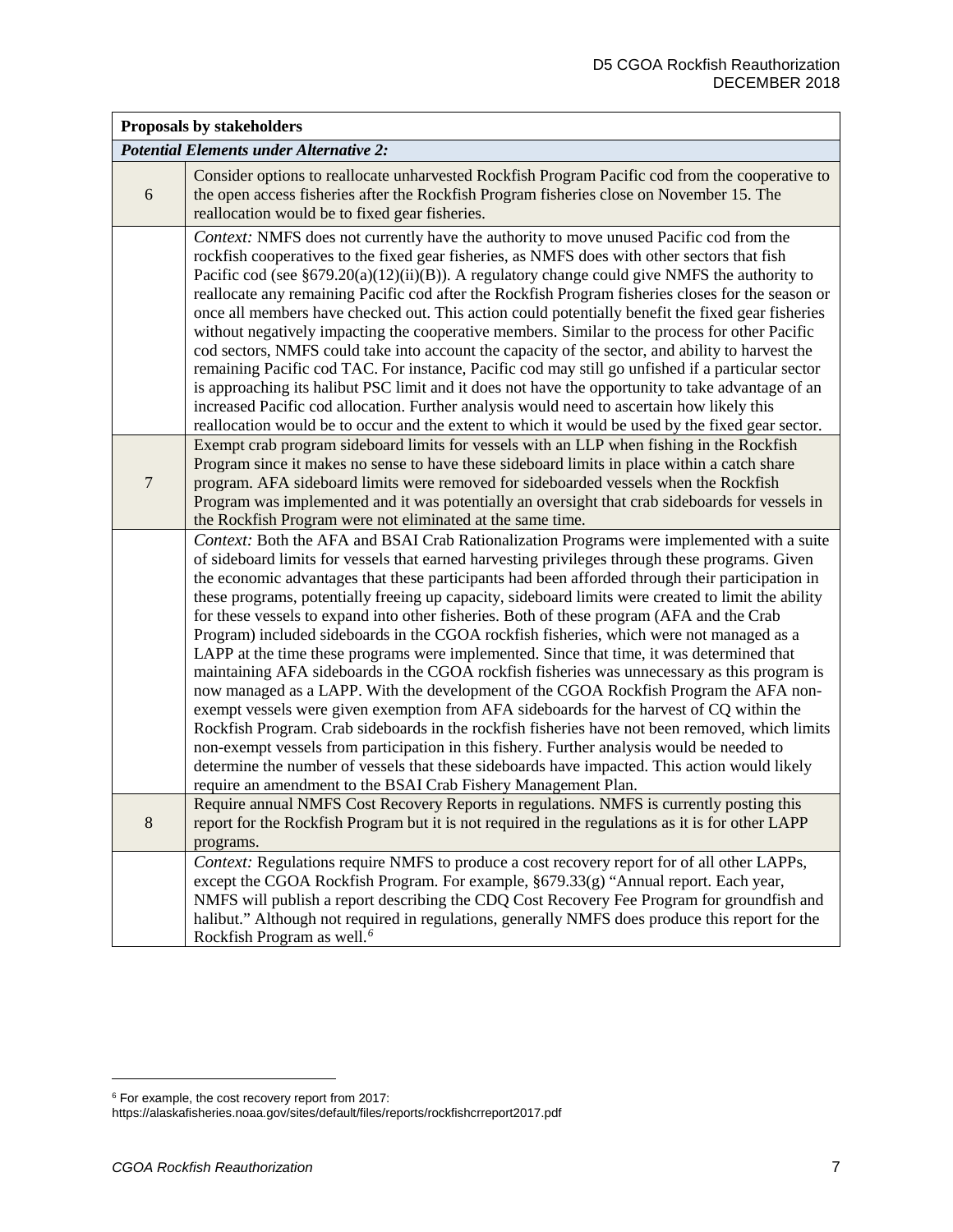| Proposals by staff                            |                                                                                                                                                                                                                                                                                                                                                                                                                                                                                                                                                                                                                                                                                                                                                                                                                                                                                                                                                                                                                                                                                                                                                                                                                                                                                                                          |  |
|-----------------------------------------------|--------------------------------------------------------------------------------------------------------------------------------------------------------------------------------------------------------------------------------------------------------------------------------------------------------------------------------------------------------------------------------------------------------------------------------------------------------------------------------------------------------------------------------------------------------------------------------------------------------------------------------------------------------------------------------------------------------------------------------------------------------------------------------------------------------------------------------------------------------------------------------------------------------------------------------------------------------------------------------------------------------------------------------------------------------------------------------------------------------------------------------------------------------------------------------------------------------------------------------------------------------------------------------------------------------------------------|--|
| <b>Potential Element under Alternative 2:</b> |                                                                                                                                                                                                                                                                                                                                                                                                                                                                                                                                                                                                                                                                                                                                                                                                                                                                                                                                                                                                                                                                                                                                                                                                                                                                                                                          |  |
| 9                                             | Review whether the entry level longline fishery step-ups are keeping pace with the increased<br>jig landings.                                                                                                                                                                                                                                                                                                                                                                                                                                                                                                                                                                                                                                                                                                                                                                                                                                                                                                                                                                                                                                                                                                                                                                                                            |  |
|                                               | Context: During the development of the CGOA Rockfish program review analysts noticed<br>that the entry level longline fishery had not been harvesting up to 90% of their allocations,<br>until 2016 when it did for dusky rockfish. When the catch for this fishery exceeds 90% of<br>the allocation for that rockfish primary species then the allocation of that rockfish primary<br>species in the following year increases in a stair-step fashion by a prescribed amount (up<br>until a certain percent of the TAC is reached). Given the harvest rate in 2016 by this portion<br>of the fleet, the 2017 allocation for dusky rockfish in this fishery increased by 20 mt. Given<br>the substantial rate of increased harvest of dusky rockfish by this sector, analysts wonder<br>whether the increase was a one-off or whether this increasing harvest rate will continue. If<br>the drastic rate change continues to increase, the overall percentage cap for this fishery may<br>constrain the fishery in future years. If the harvest level in 2016 was an anomaly, the<br>increase in the allocation could strand dusky rockfish in the entry level longline allocation,<br>as there is no mechanism for the catch limit to ever decrease. Thus, the analysts noted this<br>might be an issue worth tracking. |  |

## **Next Steps**

To address the upcoming expiration of the CGOA Rockfish Program, the Council should determine a purpose and need statement and begin to consider a set of alternatives. This discussion paper lists two implied alternatives and a series of previously proposed modifications to the program from NMFS Alaska Region, industry, and analysts. The Council may hear additional testimony on changes. The Council could consider changes that constitute alternatives and options under an action alternative, or if they consider initiating analysis of substantial changes to the existing management structure of the Rockfish Program, the Council may suggest additional alternatives. If proposed changes cannot yet be articulated into alternatives and options, the Council may choose to include a list of issues for further analysis. These issues could then move along with the analytical package and potentially be incorporated into an alternative at a later iteration of the analysis.

## **4 Appendices**

Appendix 1 – Rockfish Program Motion June 2010 Appendix 2 – Key differences between the Pilot Program and the Rockfish Program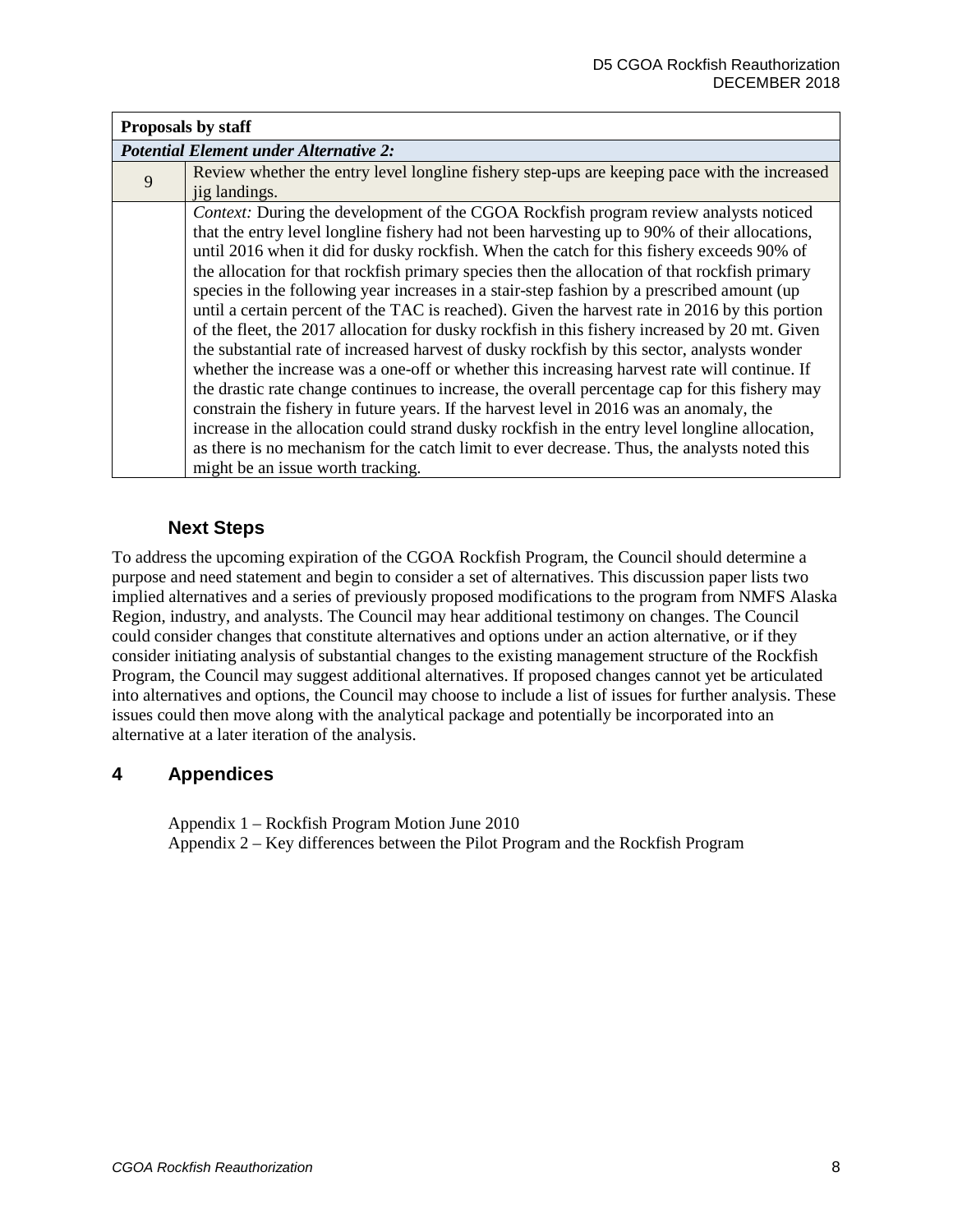# **C‐5 Rockfish Program Motion June 2010**

*The Council selects the below preferred alternative for final action on the Rockfish Program.* 

**\_\_\_\_\_\_\_\_\_\_\_\_\_\_\_\_\_\_\_\_\_\_\_\_\_\_\_\_\_\_\_\_\_\_\_\_\_\_\_\_\_\_\_\_\_\_\_\_\_\_\_\_\_\_\_\_\_\_\_\_\_\_\_\_\_\_\_\_\_\_\_\_** 

*Note: Double strikethrough and double underline affirm the Council's April direction, shown in track changes in a C-5 supplemental document. Gray scale strikethrough and underline represent wording changes intended to better reflect the nature of the cooperative harvesting privileges provided under this program. Normal strikethrough and underline represent substantive edits proposed for final action.* 

## **Elements and options defining the program alternatives**

## **Entry-Level Fishery Alternatives (EL)**

- 1. No action (revert back to LLP management)
- 2. Trawl/fixed gear fisheries (the pilot program structure)
- 3. Fixed gear only fishery

## **Catcher Processor Alternatives (CP)**

- 1. No action (revert back to LLP management)
- 2. Catcher processor cooperative only
- 3. Cooperative or limited access (the pilot program structure)

## **Catcher Vessel Alternatives (CV)**

- 1. No action (revert back to LLP management)
- 2. Harvester only cooperative
- 3. Harvester cooperatives with allocation of harvest shares to processors
- 4. Severable Annual harvester/processor association severable, no forfeiture

The above alternatives are defined by the following elements and options.

## **1 ICA Set Aside**

Prior to calculating annual cooperative allocations of eatch history to within the sectors, NMFS shall set aside an Incidental Catch Allocation (ICA) of Pacific ocean perch (POP), northern rockfish, and pelagic shelf rockfish to meet the incidental catch needs of fisheries not included in the cooperative program. (EL  $-$  all)

### **2** Entry-level Set Aside (EL – all)

A percentage of CGOA POP, northern rockfish, and pelagic shelf rockfish for catcher vessels not eligible to participate in the program.

## Trawl and fixed gear (non-trawl) entry level fisheries (EL – 2)

The annual set aside will be 5 percent of each of these target rockfish species.

Set-asides shall be apportioned at 50% for trawl gear and 50% for fixed gear. The trawl sector's allocation by weight (based on the aggregate TAC for Pacific ocean perch, northern rockfish, and pelagic shelf rockfish) shall first be Pacific ocean perch.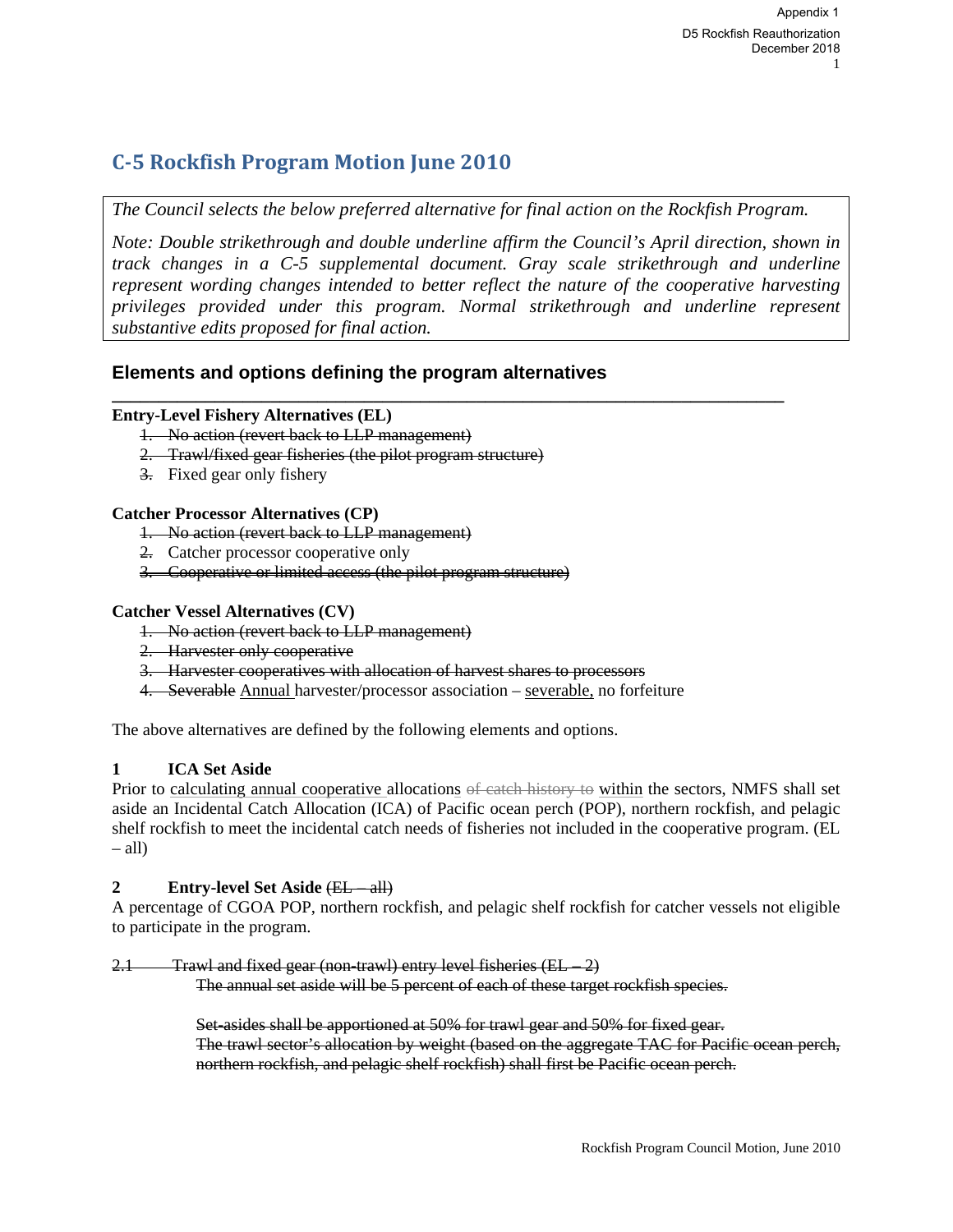Unharvested allocations to either sector shall be available to both sectors at the end of the third quarter.

The entry level fishery will be managed as a limited entry fishery.

Start dates for the entry level fishery should be January 1, for fixed gear, and approximately May 1, for trawl gear.

- 2.1.2 Halibut PSC Limit Allowances
- Prosecution of the entry level fishery will be supported by general allowance of halibut PSC to the gear type and the general allocations of secondary species.
- Trawl halibut PSC options
	- Option 1: If sufficient halibut PSC is not available at the start of the trawl gear fishery (May 1), the start date will be on the next release of halibut PSC.
	- Option 2: If sufficient halibut PSC is not available at the start of the trawl gear fishery (May 1), halibut usage will be deducted against the following quarter's halibut PSC allowance.
- Vessels that can participate in the entry level fishery are those vessels that did not qualify for the CGOA rockfish cooperative program. Before the beginning of each fishing year an application must be filed with NMFS by the interested vessel that includes a statement from a processor confirming an available market.
- Option: Entry level fixed gear sector targeting rockfish is exempt from VMS requirements (Pacific cod VMS requirements continue to apply).
- 2.2 Fixed gear (non-trawl) only entry level fishery  $(EL-3)$

The annual set aside will be:

- $5 \text{ mt} + \text{mt} 10 \text{ mt}$  of the POP TAC
- 5 mt  $\frac{1}{2}$  mt  $\frac{-10}{2}$  mt of the northern rockfish TAC

10 mt - 30 mt of the pelagic shelf rockfish TAC

- If the entry-level fishery has retained harvests of 90% or more of their allocation of a species, the set-aside would increase the following year by the initial allocation the following year:
	- $5 \text{ mt} + \text{mt} 10 \text{ mt}$  POP
	- 5 mt  $\frac{1}{1}$  mt  $\frac{-10}{10}$  mt Northern rockfish
	- 10 mt 30 20 mt pelagic shelf rockfish

This increase would be capped at a maximum of:

POP

a. 1%  $b. 3%$ c. 5%

Northern Rockfish a. 2%  $b. 3%$ c. 5%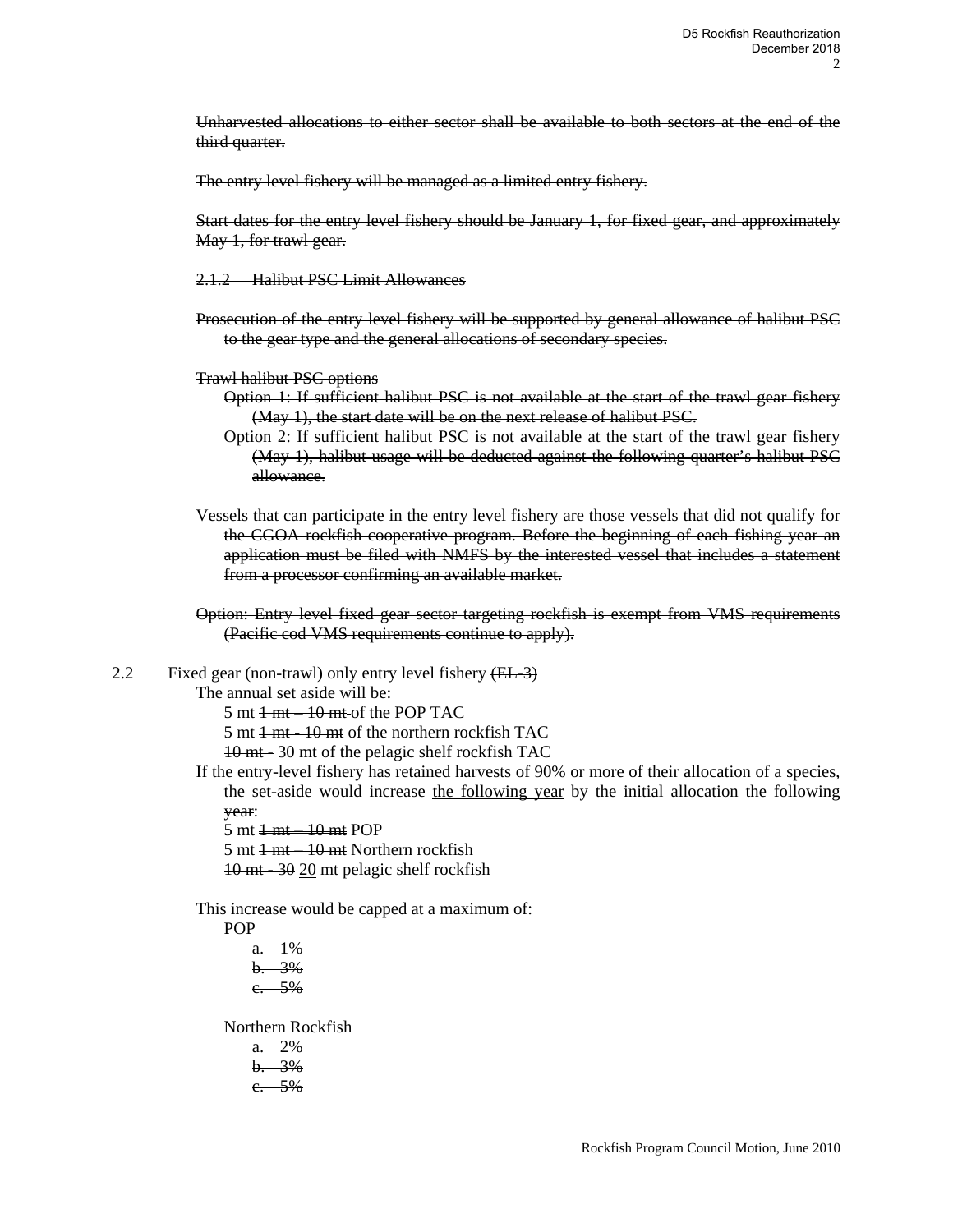Pelagic Shelf Rockfish  $a. 2.5%$  $b. 3%$ c. 5%

The entry level fishery will be managed as a limited entry fishery.

Start date for the entry level fishery should be January 1. Prosecution of the entry level fishery will be supported by general allowance of halibut PSC to the gear type and the general allocations of secondary species.

Any fixed gear vessel or gear type exempt from CGOA LLP requirements or any holder of a CGOA fixed gear LLP may enter a vessel in the entry level fishery.

**Option:** Entry level fixed gear sector targeting rockfish is exempt from VMS requirements (Pacific cod VMS requirements continue to apply).

### **3 Program eligibility** (CP – all and CV – all)

The eligibility for entry into the cooperative program is one targeted landing of POP, Northern rockfish or PSR caught in CGOA during the qualifying period using a CGOA trawl LLP license.

### Option: In addition, the following participants would be eligible to enter the program:

those persons whose vessel had one targeted landing of POP, northern rockfish or PSR caught in CGOA during the qualifying period with interim trawl CGOA license that was later determined to be an invalid trawl CGOA endorsement, but who acquired a valid CGOA trawl license prior to December 31, 2003, which has been continuously assigned to the vessel with the target landing since acquired until the date of final Council action.

### **4 Qualified catch** (CP – all and CV – all)

- 4.1 Basis for the allocation qualifying catch assigned to the LLP license holder is the catch history of the vessel on which the LLP license is based, and shall be determined on a fishery-by-fishery basis. The underlying principle of this program is one history per license. In cases where the fishing privileges (i.e., moratorium qualification or LLP license) of an LLP qualifying vessel have been transferred, the qualifying catch assigned allocation of harvest shares to the LLP shall be based on the aggregate catch histories of (1) the vessel on which LLP license was based, up to the date of transfer, and (2) the vessel owned or controlled by the LLP license holder and identified by the license holder as having been operated under the fishing privileges of the LLP qualifying vessel after the date of transfer. (Only one catch history per LLP license.)
	- Option: For licenses qualified based on catch of a vessel using an interim license, the basis for the allocation qualified catch will be the catch history of such vessel, notwithstanding the invalidity of the interim Central Gulf trawl LLP endorsement under which the vessel operated during the qualifying period. History allocated under this provision shall be assigned to the LLP license.

For licenses that qualify based on catch of an interim license (and for licenses used on a vessel that previously fished in the rockfish fishery during the qualifying years using an interim license), the basis of the allocation will be the catch history of such vessel using the interim license (plus the history of the vessel using the permanent license) during qualifying period, notwithstanding the invalidity of the interim endorsement under which the vessel operated during the qualifying period. However, 1) no permanent license shall be assigned history from two vessels for any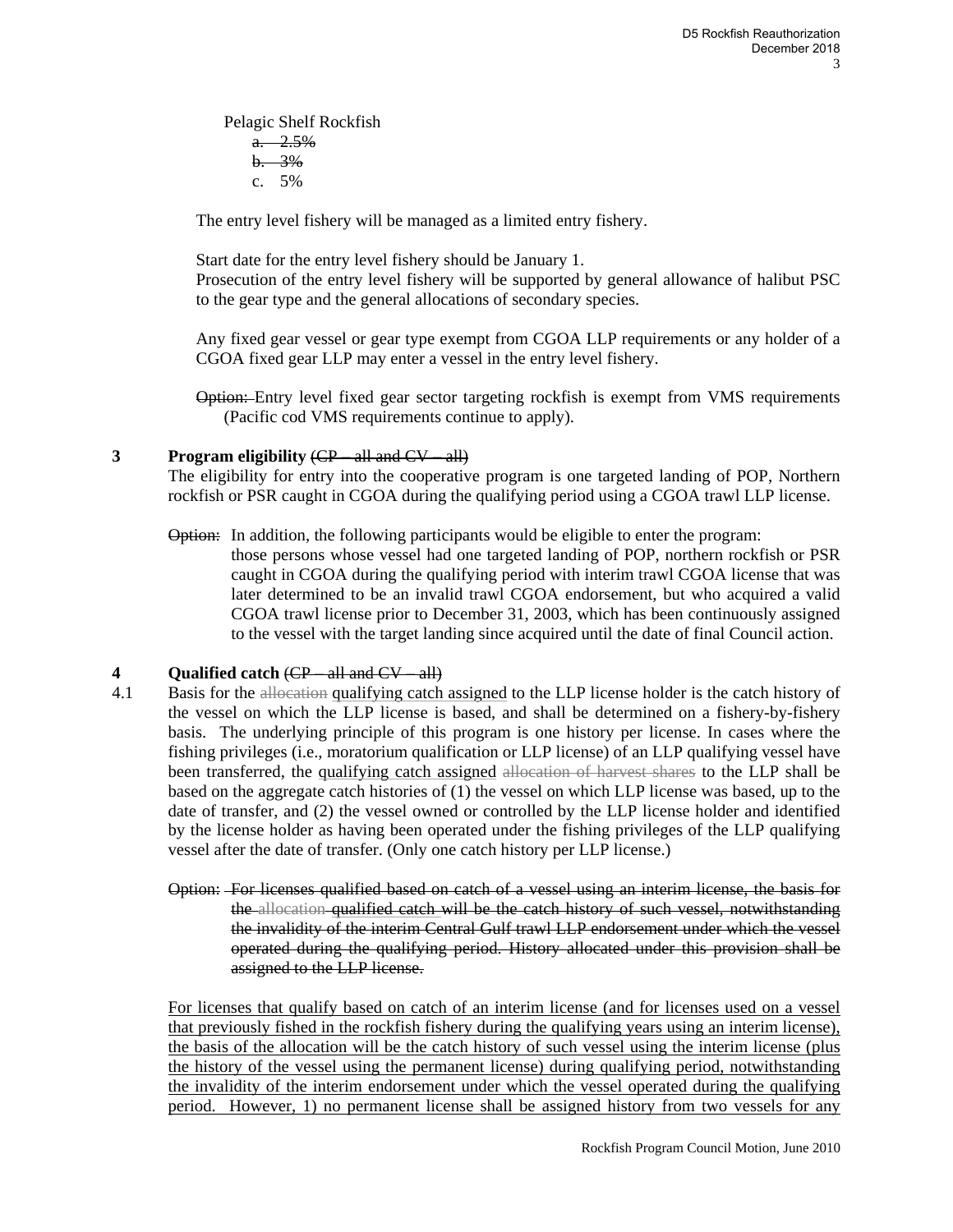portion of the qualifying period and 2) no history shall be assigned to two licenses. To qualify for this provision, the permanent license must be assigned to the vessel on or before December 31, 2003 and must not be assigned to any other vessel through the date of final Council action.

- 4.2 Catch history will be the history during the following qualifying period (dates inclusive):
	- 1) 1996-2002 (drop two)
		- 2) 1998-2006 (drop two or four)
		- 3) 2000-2006 (drop two)
- 4.3 Qualified target species history is allocated based on retained catch (excluding meal) during the rockfish target fishery. Different years may be used (or dropped) for determining the history of each of the three rockfish species.

The CP catch history will be based on WPR data. CV catch history will be based on fish tickets.

Note: Only legal landings will be considered in determining catch history.

- 4.4 Entry level trawl qualification/allocations for the main program:
	- 1) Vessels / LLPs that do not qualify for Cooperative quota (CQ) for the CGOA rockfish cooperative program.
	- 2) The trawl LLP must have registered for the entry level fishery in 2007, 2008, and 2009.

Option: The trawl LLP must have registered for the entry level fishery in two of three years, 2007-2009.

- 3) The trawl LLP must have made a landing of fish in the entry level fishery with trawl gear in 2007, 2008, or 2009.
- **Option:** A vessel that qualifies for both the entry level and the main program must opt out of one or the other. A vessel that qualifies for the entry level allocation under this section may elect to opt out of the rockfish program. This is a one-time selection. Opt out qualified catch from the entry level trawl qualified vessels would be redistributed across the CV and CP sectors.
- 4.5 The qualified entry level trawl LLP would receive an allocation of QS for the primary rockfish species equivalent to:
	- 1) Average of the lowest one-quarter to one-third of the qualified CV LLPs that actively fished in the RPP program in either 2007 or 2008.
	- 2) Actual catch history of the vessel/LLP in 2007 or 2008 or 2009 (information would be with held due to confidentially restrictions unless the vessel(s) agrees to have the data released to the public).
	- 3) Average of all qualified CV LLPs.

Option: The qualified entry level trawl LLPs, in aggregate, would shall be assigned 2.5% of receive an allocation of QS for the primary rockfish species total qualified catch in an amount between 1.5% and 5% (the set-aside for the entry level trawl fishery and full entry level fishery under the Rockfish Pilot Program), to be determined by the Council. Within that amount allocation, qualified catch for each of the qualified entry level LLPs would receive:

- a) an allocation of QS for the be distributed for primary rockfish species in proportion to the number of years they made a delivery to an entry level processor from 2007 to 2009-or
- b) an equal allocation.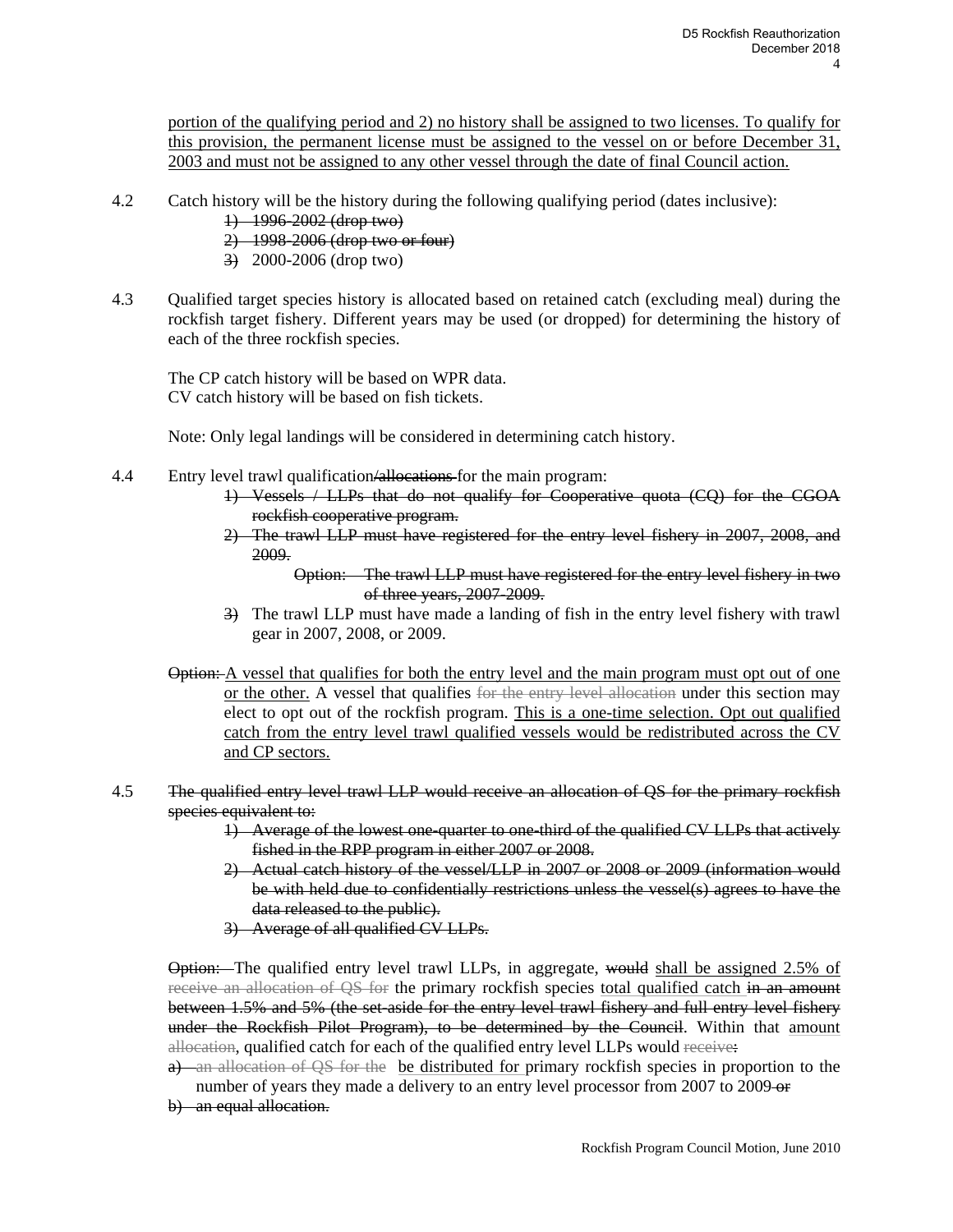Note: secondary species qualified catch allocations and halibut PSC allowances are calculated the same as the other qualified LLPs.

Allocations of QS for q Qualified catch for entry level trawl LLPs would be established calculated as a set aside, such that the qualified catch for the entry level LLPs moving into the main program is established from the combined CV and CP sectors. The qualified catch for these LLPs would be assigned to the CV sector. prior to allocations to the other CV sector licenses or CP sector.

#### **5 Sector definitions** (CP – all and CV – all)

Trawl catcher vessel – A trawl catcher-vessel that has a CV or CP LLP license, but does not process its catch on board.

Trawl catcher processor - A trawl catcher-processor is a trawl vessel that has a CP LLP license and that processes its catch on board.

#### **6 Rationalized areas** (CP – all and CV – all)

Eligible catch Hhistory is established allocated for the CGOA only (NMFS statistical areas 620 and 630).

#### **7 Sector allocations catch history** (CP – all and CV – all)

7.1 Target rockfish species

Catch history is determined by the sector's qualified catch in pounds as a proportion of the total qualified catch in pounds.

Sector catch histories allocations of target rockfish species are based on individual qualified vessel histories applying any applicable drop year provision at the vessel level.

Full retention of the target rockfish species is required.

#### 7.2 Secondary species

Secondary species history is allocated based on retained catch of the species while targeting rockfish, over retained catch in all fisheries.

7.2.1 Except as provided below, qualifying history will be allocated to established in each sector for the following secondary species:

> sablefish, shortraker rockfish, rougheye rockfish, thornyhead rockfish, and Pacific cod.

7.2.3 Except as otherwise provided below, secondary species qualifying history allocations will be based on: The sector's average annual percentage of retained catch of the secondary species by the rockfish target fisheries during the qualifying period. For each qualifying year calculate the sector's retained catch of the species in the target rockfish fisheries divided by the retained catch of all CGOA fisheries. Sum these percentages and divided by the number of qualifying years. The calculated average annual percentage is multiplied by the secondary species TAC for that fishery year and allocated to establish qualified catch for each sector in the cooperative program.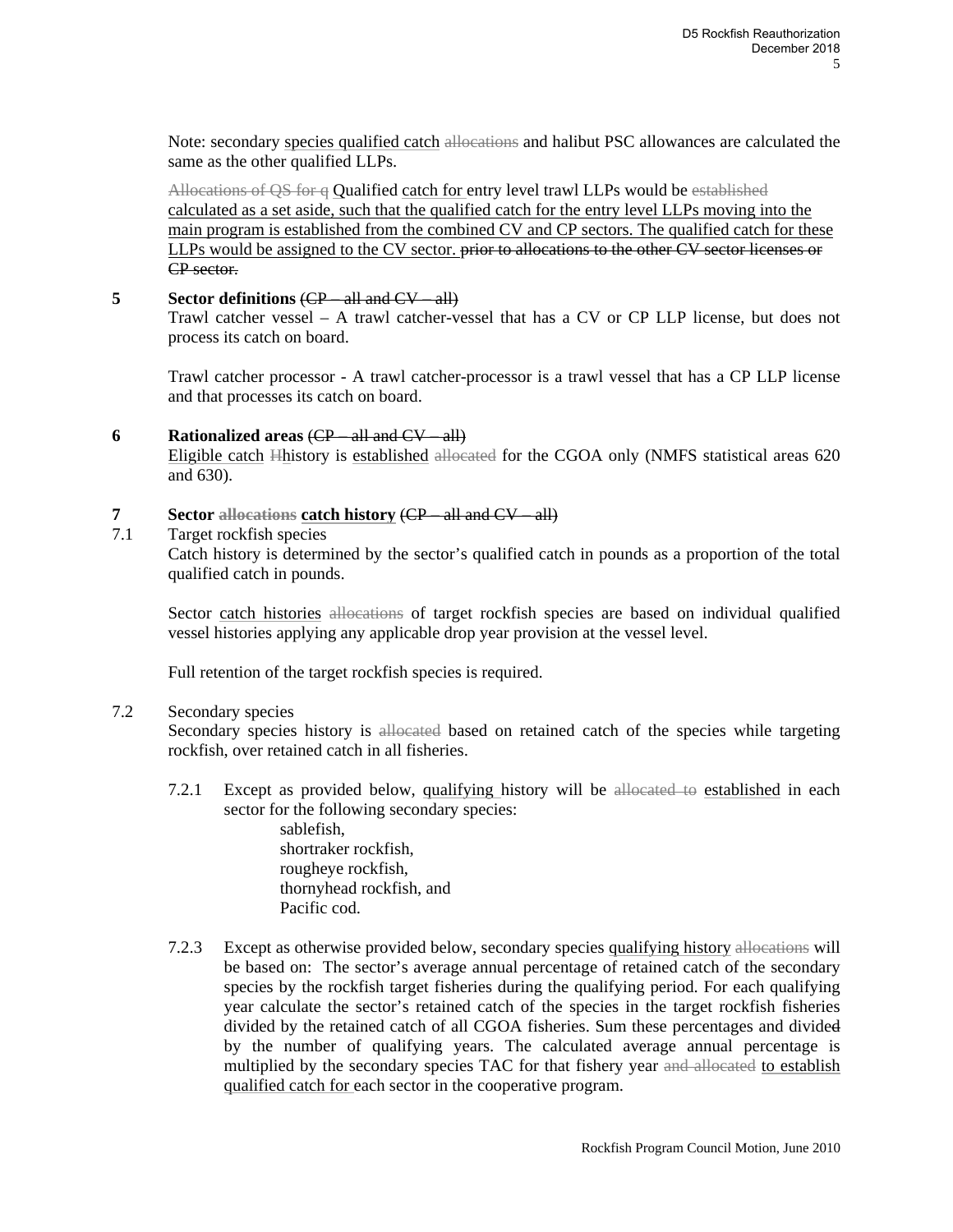## 7.2.4 Exceptions:

Shortraker and rougheye

For shortraker and rougheye:

For the CP sector:

a shortraker allocation of the TAC will be:

Option 1a: 30.03 40 percent

Option 1b: 50 percent

- To be managed as a hard cap, and a rougheye allocation of 58.87% of the TAC, to be managed as a hard cap.
- Option 2: shortraker and rougheye will be managed with a combined MRA  $of 2\%$ .

For the CV sector, shortraker and rougheye will be managed with a combined MRA of 2 percent. If harvest of shortraker by the CV sector reaches 9.72% of the shortraker TAC, then shortraker will go on PSC status for that sector.

Sablefish and Pacific cod

For the catcher processor sector, Pacific cod history will be managed by MRA of 4 percent.

Option 1: No directed fishing for secondary species Pacific cod and sablefish Option 2: Manage Pacific cod and sablefish under a modified MRA.

Secondary species allocations may be fished independently of the primary species allocations.

Full retention of all allocated species is required.

Participants must retain all allocated secondary species and stop fishing when cap is reached.

Option 1: MRAs in the CP sector will be enforced on a trip-by-trip basis. Option 2: MRAs in the CP sector will be enforced on an instantaneous basis.

7.3 Prohibited species (halibut mortality)

Option 1: Allowance to the rockfish cooperative program will be based on 87.5 percent of the historical average usage (during the qualifying years), calculated by dividing the total number of metric tons of halibut mortality in the CGOA rockfish target fisheries during the qualifying years by the number of years, and multiplying by 0.875. The difference between the historical average usage and the allowance provided above will remain unavailable for use.

Option 2: Allowance to the rockfish cooperative program will be based on the historical average usage, calculated as:

- 1) 50 percent of the total number of metric tons of halibut mortality in the CGOA rockfish target fisheries during the qualifying years, divided by the number of qualifying years plus
- 2) 50 percent of the total number of metric tons of halibut mortality in the first three years of the rockfish pilot program, divided by three (i.e., the number of years).

The halibut PSC allowance will be divided between sectors based on the relative amount of qualifying target rockfish species catch in allocated to each sector (e.g., the sector's share of total qualified catch).

Option for supplementing the last seasonal halibut apportionment for trawl gear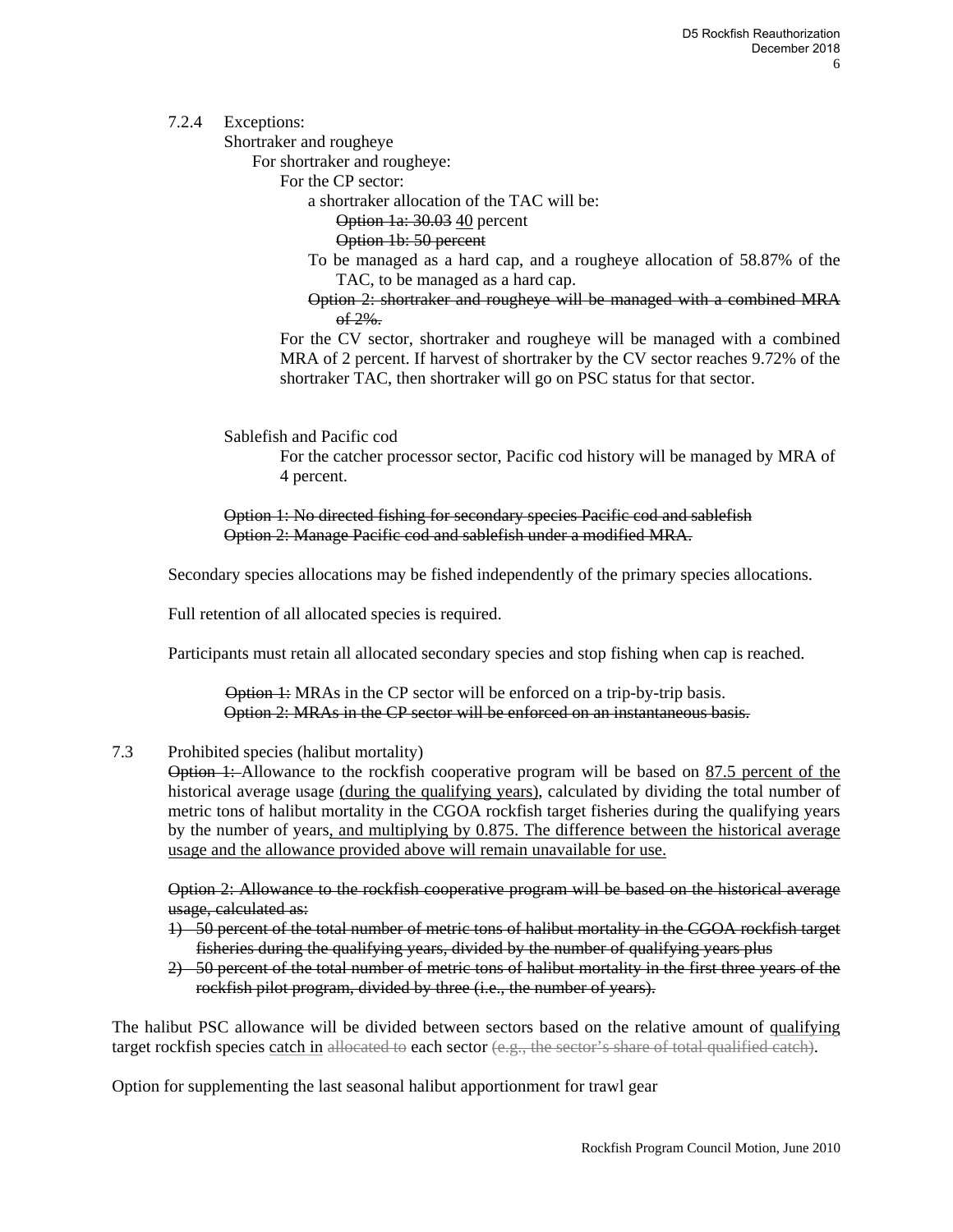10 percent, 25 percent, 50 percent, 75 percent, or 100 percent 55 percent of any allowance of halibut PSC that has not been utilized by November 15 or after the declaration to terminate fishing will be added to the last seasonal apportionment for trawl gear, during the current fishing year. The remaining portion of any allowance will remain unavailable for use.

#### **8 Allocation from sector to v Vessel catch history** (CP – all and CV – all)

Within each sector, history will be assigned to LLP holders with CGOA endorsement that qualify for a sector under the 'sector catch history allocations' above. The allocations history will be assigned to the current owner of the LLP of the vessel which earned the history.

#### Target Species

Each LLP holder will receive an allocation of catch history equivalent to the license's proportion of the total of the sector qualifying catch history.

#### Secondary Species

Each LLP holder will receive an allocation be assigned qualifying catch of allocated secondary species equal to the license's proportion of the sector's target rockfish catch history.

#### PSC (Halibut Mortality)

Each LLP holder will receive an allowance of halibut mortality equivalent to the license's proportion of the sector's target rockfish catch history.

Halibut PSC in the CP sector shall be divided between the co-op(s) and limited access fisheries according to the history of the participating vessels.

#### Allocations are revocable privileges

The allocations under this program:

- 1) may be revoked, limited, or modified at any time,
- 2) shall not confer any right of compensation to the holder, if it is revoked, limited, or modified, and
- 3) shall not create or be construed to create any right, title, or interest in or to any fish before the fish is harvested by the holder.

#### Domestic processing

All fish harvested with an allocation from this program must undergo primary processing in the U.S.

#### Regionalization – Apply to catcher vessel sector only:

All CV CQ must be landed in the City of Kodiak at a shorebased processing facility.

Option: Entry-level fixed gear landings must be landed at a shorebased processing facility in the Kodiak Island Borough. (Moved to Section 9.4)

#### **9 Catcher vessel/shore based processor provisions** (CV – all)

- 9.1 Processor eligibility **(CV-3)** 
	- An eligible processor is a processing facility that has purchased:
		- Option 1 250 MT of aggregate Pacific ocean perch, northern rockfish, and pelagic shelf rockfish harvest per year, for 4 years, from 1996 to 2000 (inclusive).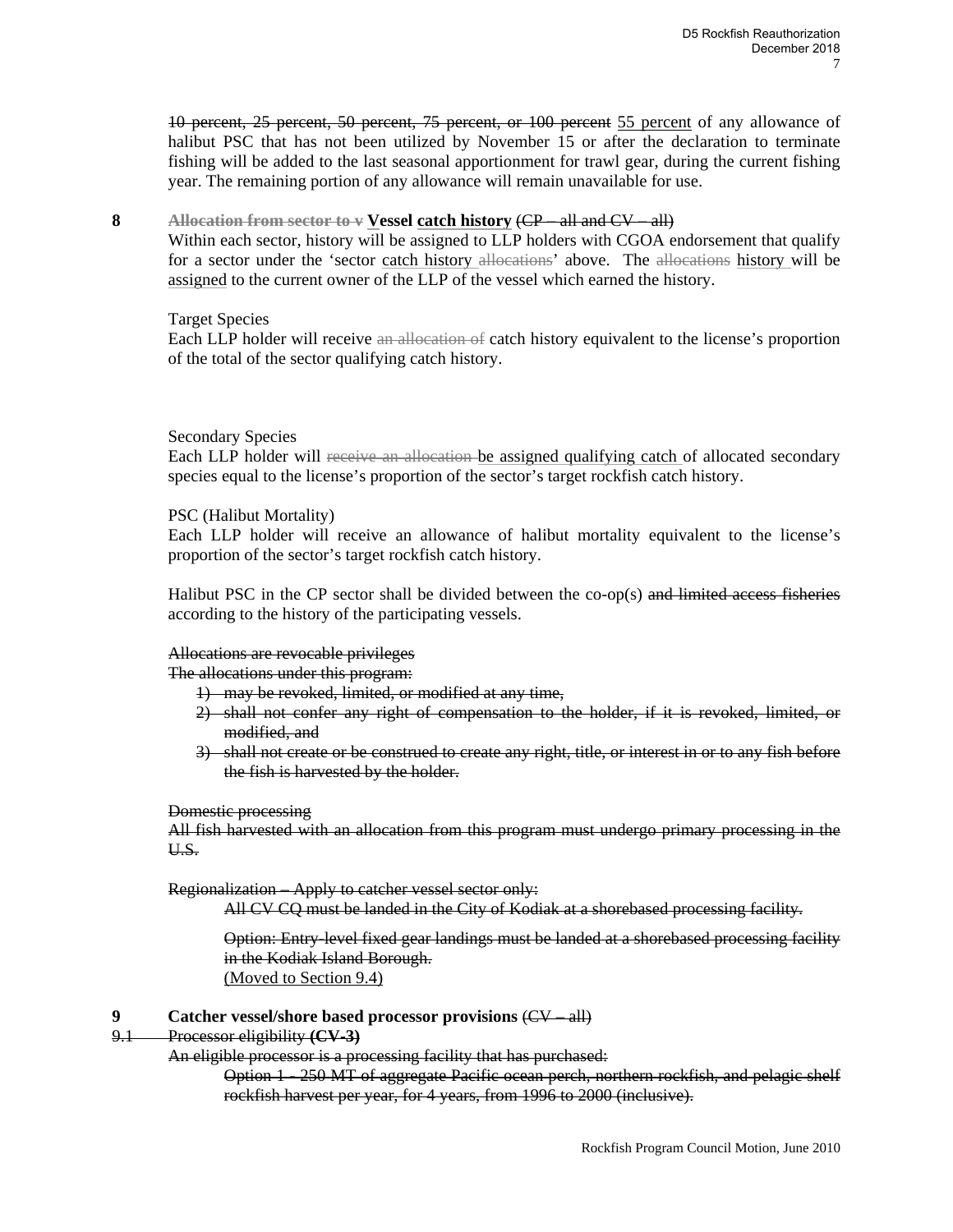Option 2 - 250 MT of aggregate Pacific ocean perch, northern rockfish, and pelagic shelf rockfish per year, for 4 years, from 2000 to 2006 (inclusive).

Suboption: (entry level fishery processor): 250 MT of aggregate Pacific ocean perch, northern rockfish, and pelagic shelf rockfish for two years from 2007 to 2009 (inclusive).

Processor qualifying years

Each eligible shore based processor is allocated processor catch history based on individual processor histories of CGOA target rockfish for the years (inclusive) (Option: based on individual annual average processing history)

Option 1 - 1996-2000 (drop 1 year)

Option 2 - 2000–2006 (drop 2 year)

Suboption 1: (entry level processors): 2007–2009 (drop 1 year)

Suboption 2: (entry level processors) Eligible entry level processors will be allocated target rockfish, secondary species, and halibut PSC from the processor pool of harvest shares that are derived from those trawl LLPs that received allocations based on participation in the entry level trawl fishery into the main program.

9.2 Option B - Harvester cooperatives with processor allocation of harvest shares (CV - 3)

Allocation of the primary rockfish and secondary species and halibut PSC allowances to the CV sector shall be apportioned between harvesters (CV only) and shore based processors:

> Option 1: 90/10 Option 2: 80/20 Option 3: 70/30

Eligible processors will be allocated target rockfish and secondary species and halibut PSC allowances from the processor pool of harvest shares in proportion to its qualifying processing history. Annual allocations will be of the same species and subject to the same allocation and harvest rules governing catcher vessel allocations.

A holder of catcher vessel harvest history or processor histories must join a cooperative to coordinate the harvest of allocations. (Cooperatives are subject to general cooperative rules below.) Membership agreements will specify that processor affiliated cooperative members cannot participate in price setting negotiations except as permitted by general antitrust law.

Cooperatives are intended only to conduct and coordinate harvest activities of the members and are not FCMA cooperatives.

Co-ops may engage in intercooperative transfers of annual allocations with other cooperatives.

Membership agreements will specify that processor affiliated cooperative members cannot participate in price setting negotiations except as permitted by general antitrust law.

9.4 Option C - Harvester cooperatives with severable annual processor associations and severable, no forfeiture  $(\text{CV-4})$ 

Harvesters must join a cooperative to participate in the target rockfish fisheries.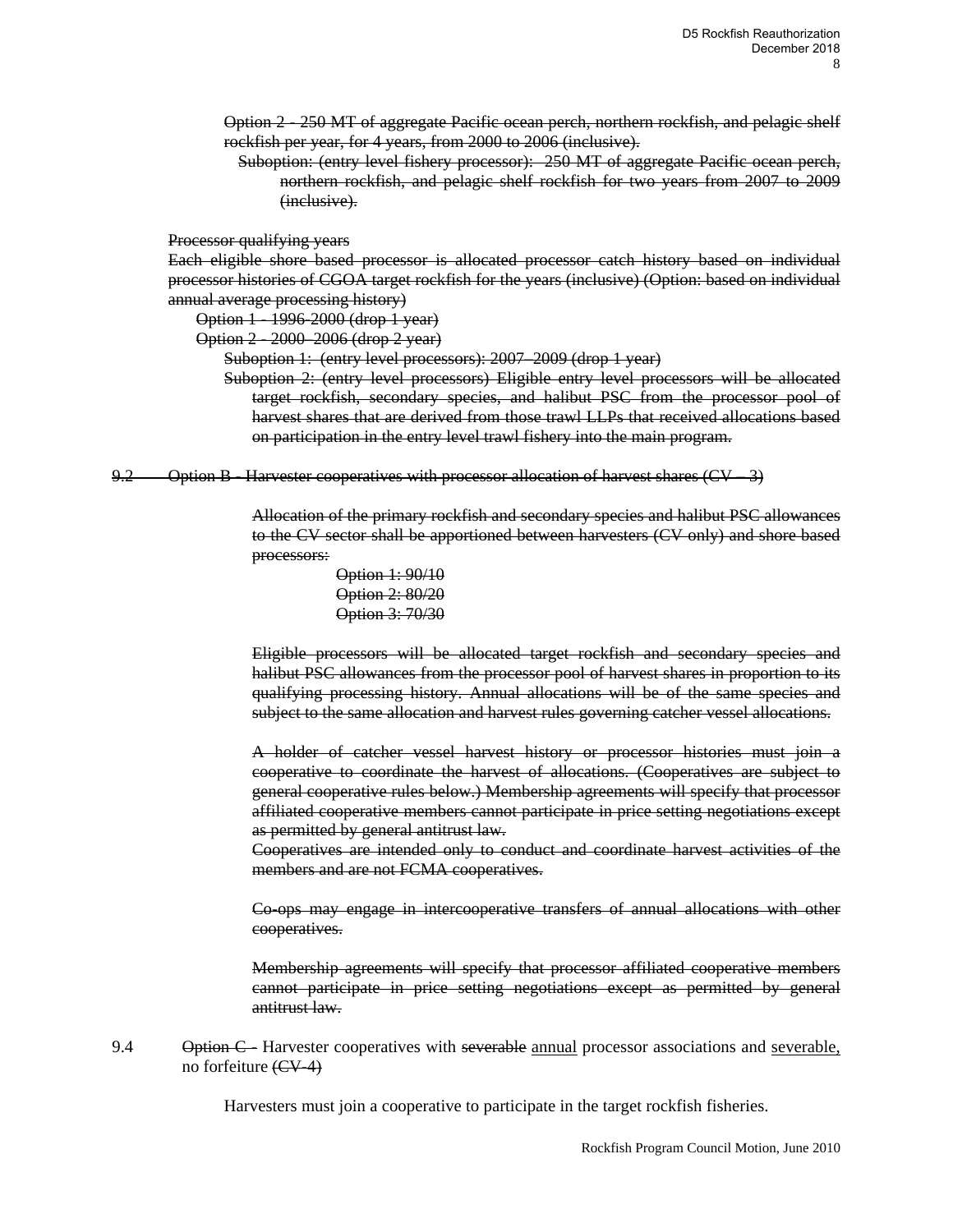The shorebased Kodiak processor must have a federal processor permit and an approved Catch Monitoring and Control Plan (CMCP).

A holder of catcher vessel harvest history must join a cooperative to coordinate the harvest of allocations. (Cooperatives are subject to general cooperative rules below.)

Membership agreements will specify that processor affiliated cooperative members cannot participate in price setting negotiations except as permitted by general antitrust law.

Cooperatives are intended only to conduct and coordinate harvest activities of the members and are not FCMA cooperatives.

Co-ops of at least 2 LLPs may engage in intercooperative transfers of annual allocations with other cooperatives.

Annual allocations issued to cooperatives may be transferred between co-ops of at least two LLPs.

Regionalization – Apply to catcher vessel sector only: All CV CQ must be landed in the City of Kodiak at a shorebased processing facility.

Option: Entry-level fixed gear landings must be landed at a shorebased processing facility in the Kodiak Island Borough. (Moved from Section 8)

#### **10 Catcher processor cooperatives**

More than one co-op may form within the sector.

Annual allocations issued to cooperatives may be transferred between co-ops of at least two LLPs.

Participants have a choice of participating in:

Option 1: a co-op or opt out of the rockfish program, Option 2: a co-op, a limited access fishery, or opt of the rockfish program

Under the LLP/open access fishery option, the LLP's historical share will be fished in a competitive fishery open to rockfish qualified vessels who are not members of a cooperative. The secondary species would be managed under the following reduced MRAs, intended to maintain catch levels below the allocated amount: Pacific cod - 4 percent, sablefish - 3 percent, shortraker/rougheye - 2 percent, and thornyhead - 4 percent. All other species would be managed with MRAs at their current levels.

#### **11 General cooperative provisions – apply to both sectors**  Duration of cooperative agreements is 1 year.

The cooperative membership agreement (and an ancillary agreement with an associated processor, if applicable) will be filed with the RAM Division. The cooperative membership agreement must contain a fishing plan for the harvest of all cooperative fish.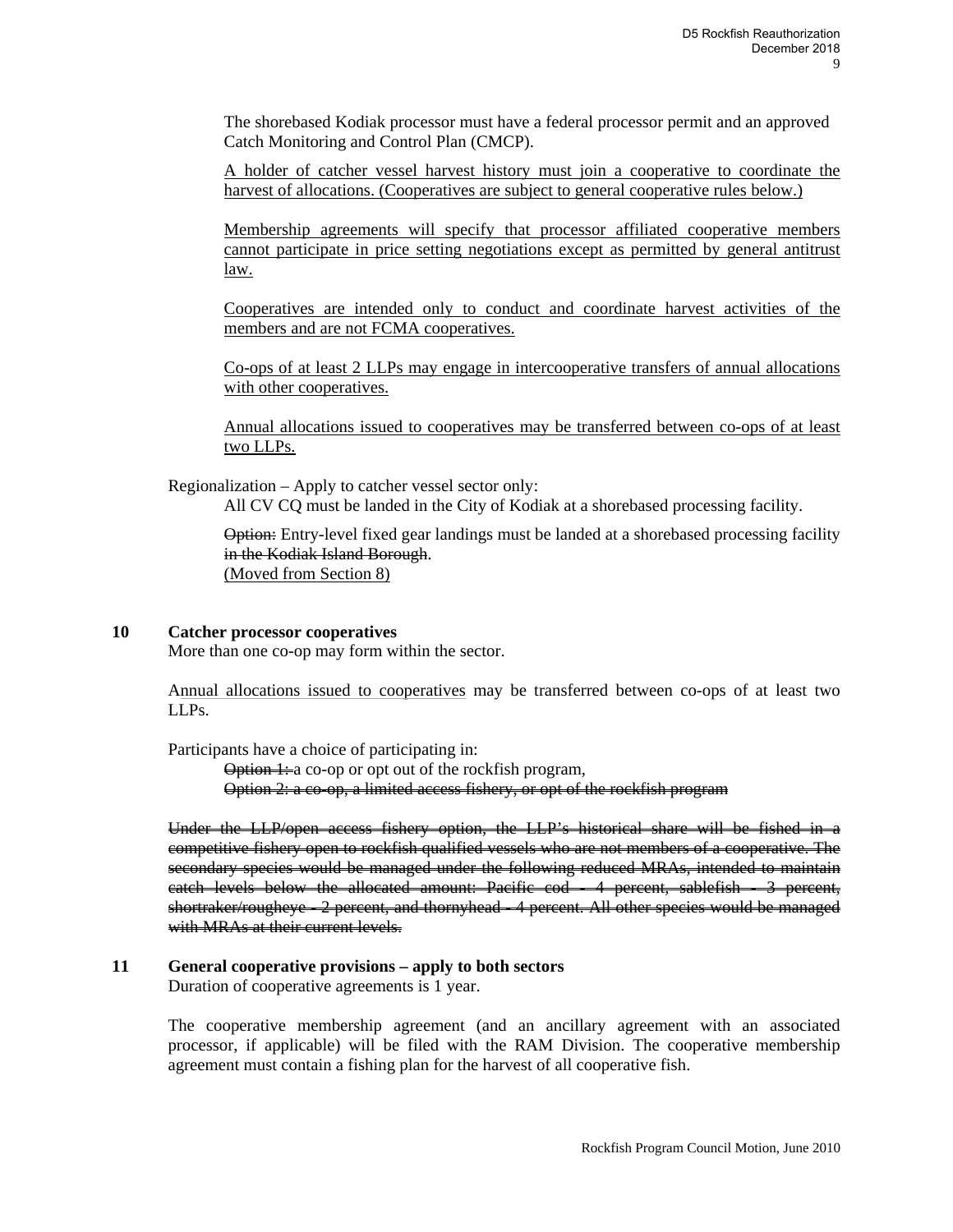Cooperative members shall internally allocate and manage the cooperative's allocation per the cooperative agreement.

Subject to any harvesting caps that may be adopted, allocated history may be transferred and consolidated within the cooperative.

The cooperative agreement must have a monitoring program. Cooperative members are jointly and severally responsible for cooperative vessels harvesting in the aggregate no more than their cooperative's allocation of target rockfish species, secondary species and PSC mortality allowance, as may be adjusted by intercooperative transfers.

A cooperative may adopt and enforce fishing practice codes of conduct as part of their membership agreement.

Cooperatives will submit a written report annually to the Council, as per AFA.

Cooperatives will be required to notify RAM division which LLP holders are in a cooperative by March  $1<sup>st</sup>$  of the fishing year.

#### **12 Sector Transfer provisions**

CP annual cooperative allocations may be transferred to CV cooperatives. CV annual cooperative allocations may not be transferred to CP cooperatives.

All transfers of annual cooperative allocations would be temporary, and history would revert to the original LLP at the beginning of the next year.

A person holding an LLP that is eligible for this program may transfer that LLP. That transfer will effectively transfer all history (below the holdings cap) associated with the LLP and any privilege to participate in this program that might be derived from the LLP.

Permit post-delivery transfers of cooperative quota (annual allocations to cooperatives).

There would be no limits on the number or magnitude of post-delivery transfers. All post-delivery transfers must be completed by December 31st.

No cooperative vessel shall be permitted to begin a fishing trip, unless the cooperative holds unused cooperative quota.

Harvest shares held by processors will be divisible for transfer.

Harvest shares held by processors may be transferred to:

Option 1: Those processors, at the plant level, who where initially issued harvest shares Option 2: Those processors who have processed at least 100 metric tons to 250 metric tons of rockfish delivered by catcher vessels within any two-year period during the new program

Suboption 1: a shorebased processing facility in the City of Kodiak Suboption 2: to a shoreside processing facility

Option 3: a holder of a Central GOA rockfish program eligible CV LLP

Note: More than one option can be chosen.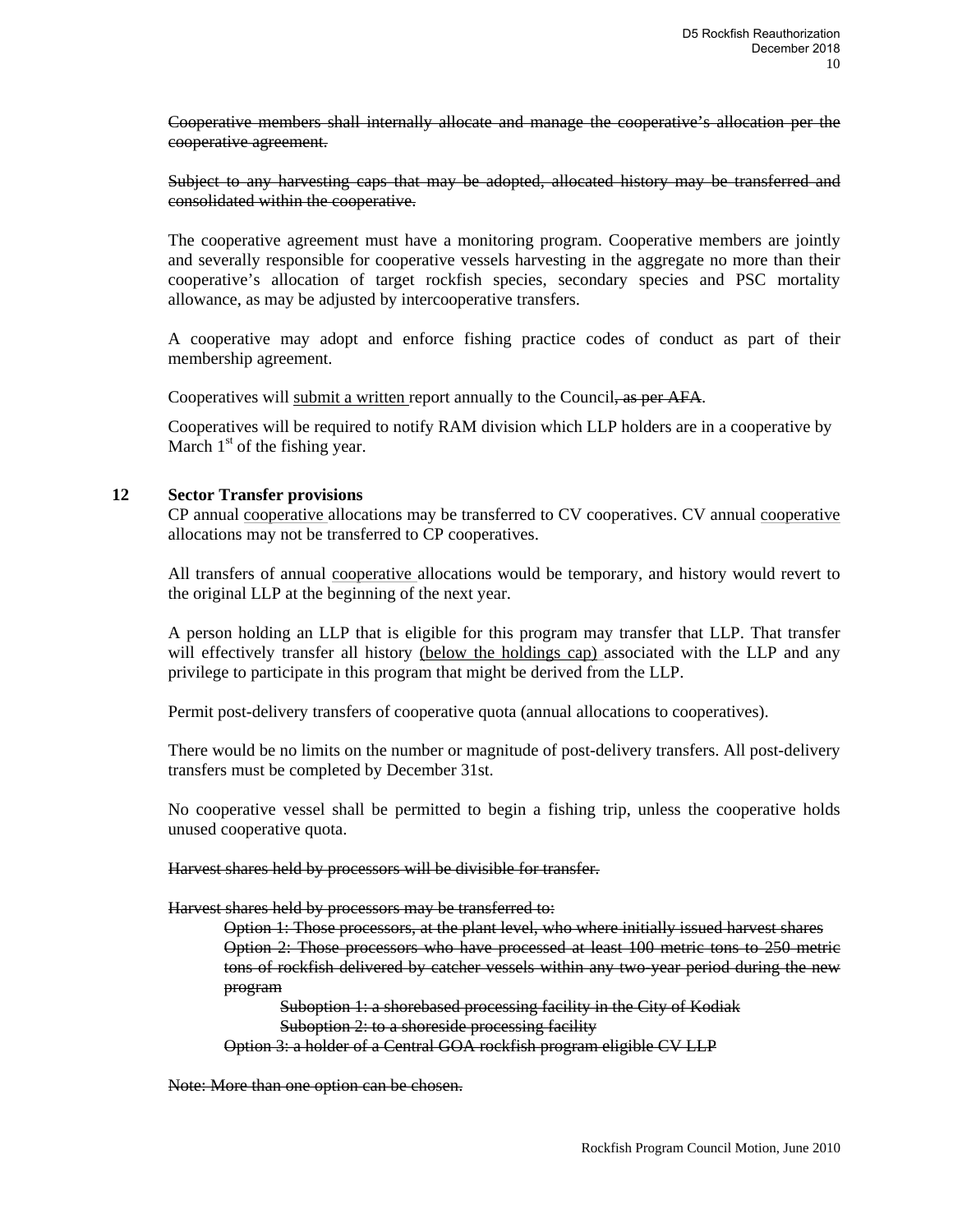## **13 Cooperative Harvest Use Caps**

#### CV cooperatives

No person may hold or use contribute more than 3% to 5 4% of the CV sector catch history to annual cooperative allocations QS (including any shares allocated to processors), using the individual and collective rule (Option: with grandfather provision).

In the event qualifying history exceeds the applicable cap, the person holding that license will be grandfathered. The initial holder may sever the portion of the history that exceeds the cap on transfer, provided that the severed history is transferred to a qualified CV license holder, after which that history will attach to the license of the recipient. After the transfer, recipients must comply with all caps.

Control of harvest shares by a CV cooperative shall be capped at 30% of aggregate POP, northern rockfish and PSR for the CV sector.

No CV may catch more than 4-10 8% of the target CV annual cooperative allocations in the aggregate

(Option: with grandfather provision, applicable to the vessel. The amount grandfathered under this provision shall be based on the annual average percentage harvested by a vessel across years the vessel was active during the RPP years 2007, 2008, and 2009.)

No person may hold or use more than 20-25% of the QS initially allocated to processors, using the individual and collective rule (Option: with grandfather provision).

CP cooperatives

No person may hold or use contribute more than 20%, 30%, or 40% of the CP sector catch history to annual cooperative allocations historical shares, using the individual and collective rule (Option: with grandfather provision).

No CP may catch more than Control of harvest share by a CP shall be capped at 60% of aggregate POP, northern rockfish and PSR annual cooperative allocations for the CP sector. Option: Eligible CPs will be grandfathered at the current level.

Shoreside Processor Use Caps Shoreside processors shall be capped at the entity level.

No processor shall process or receive more than  $10\%, 20\%, 25\%, 30\%$  or 33% of aggregate POP, Northern Rockfish and PSR for the CV sector.

No processor shall process or receive more than  $10\%, 20\%, 25\%, 30\%, or 33\%$  of the sablefish allocated to the CV sector.

No processor shall process or receive more than 30% of the Pacific cod allocated to the CV sector.

Option: Eligible processors will be grandfathered for the processing cap based on total processed catch during the qualifying years.

Note: The Council requested staff to examine methods of adjusting the cap and grandfather amounts, in the event that a grandfathered processor is not available for processing, and the cap creates a potential barrier to complete harvest of the fishery.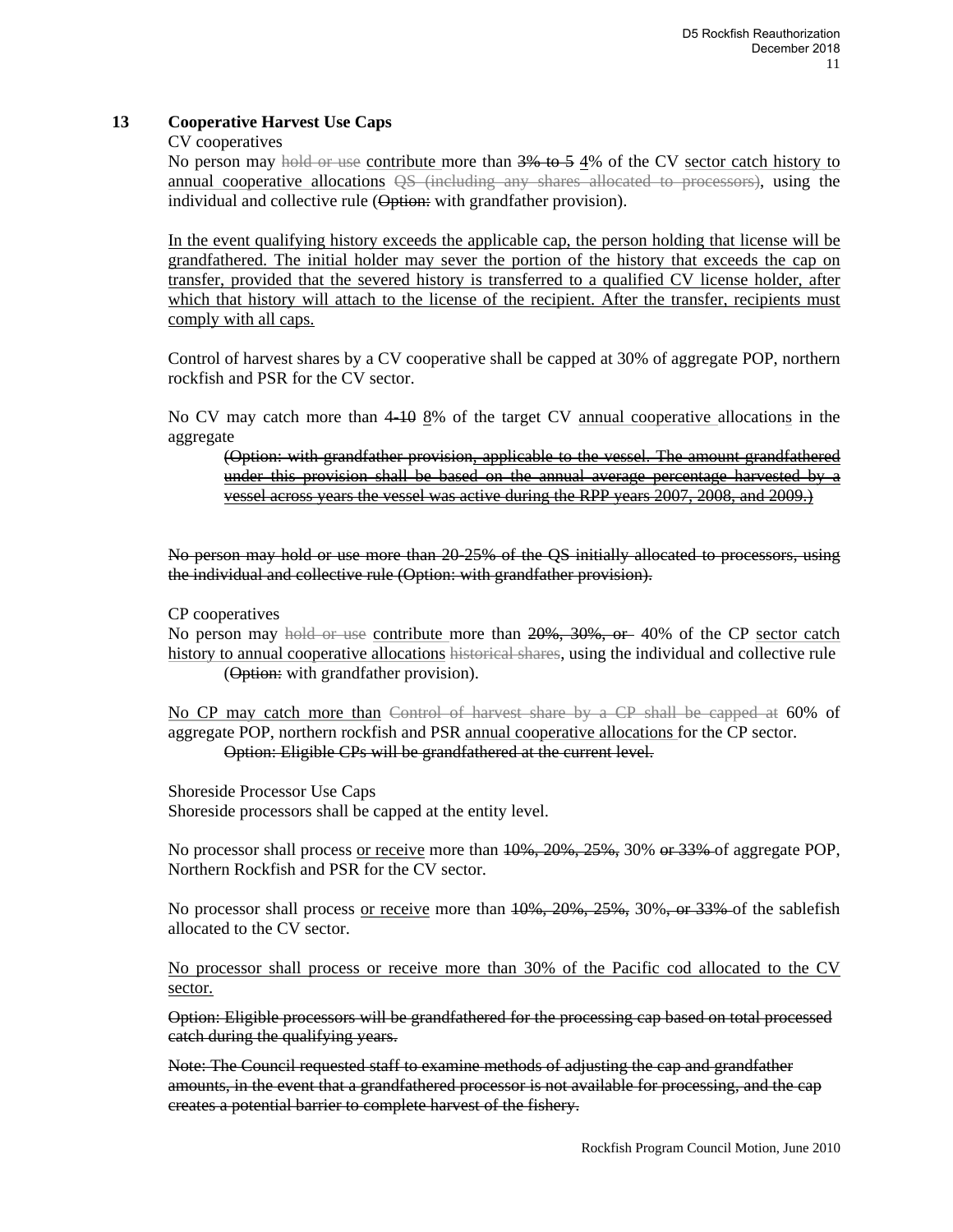(The average annual received catch over the qualifying years used to allocate establish CV  $\Theta$ S qualifying catch will be used as a base (or index) for applying the aggregate caps.)

#### **14 Harvesting provisions**

The cooperative season start data is May 1, and closing date is November 15. Any limited access fishery will open in early July, as under the previous License Limitation Program management.

All non-allocated species will be managed by MRA, as in the current regime. This includes arrowtooth flounder, deep water flatfish, shallow water flatfish, flathead sole, rex sole, pollock, 'other species', Atka mackerel, and 'other rockfish". Basis species for purposes of determining MRAs will be:

All allocated species

Secondary species allocations may be fished independently of the primary species allocations. Option: No directed fishing for secondary species Pacific cod and sablefish. (Moved to Section 7.2.4)

Full retention of all allocated species is required.

#### **15 Program review**

In addition to the review required under the MSA, a formal detailed review of the program shall be undertaken 3 5 years after implementation. The review shall assess:

- 1) the progress of the program in achieving the goals identified in the purpose and need statement and the MSA, and
- 2) whether management, data collection and analysis, and enforcement needs are adequately met. Additional reviews will be conducted every 7 years, thereafter, coinciding with the fishery management plan policy review.

In order to assess program objectives, specific elements of the detailed 3-year program review shall include:

- 1) whether the allocation of rockfish and associated incidental harvests are fair and equitable given consideration of
	- a) present participation in the fishery, including the participation of current rockfish harvesters and processors;
	- b) historical investments in and dependence upon the fishery, including investments and dependence upon the fishery by the historical harvesters and processors in the fishery; and
	- c) employment in the harvesting and processing sectors.
- 2) changes in annual cooperative formation, including number of LLPs associated with each cooperative, number of active vessels, and stability of annual cooperative membership
- 3) stability and use of annual processor associations
- 4) number of processing facilities, distribution of program harvests among facilities, temporal distribution of program harvests and  $5<sup>th</sup>$  season flatfish opportunities made available from rockfish program halibut allowance
- 5) changes in product form, first wholesale value, and distribution of first wholesale value between the catcher vessel and shorebased processing sectors relative to those under Rockfish Pilot Program and LLP management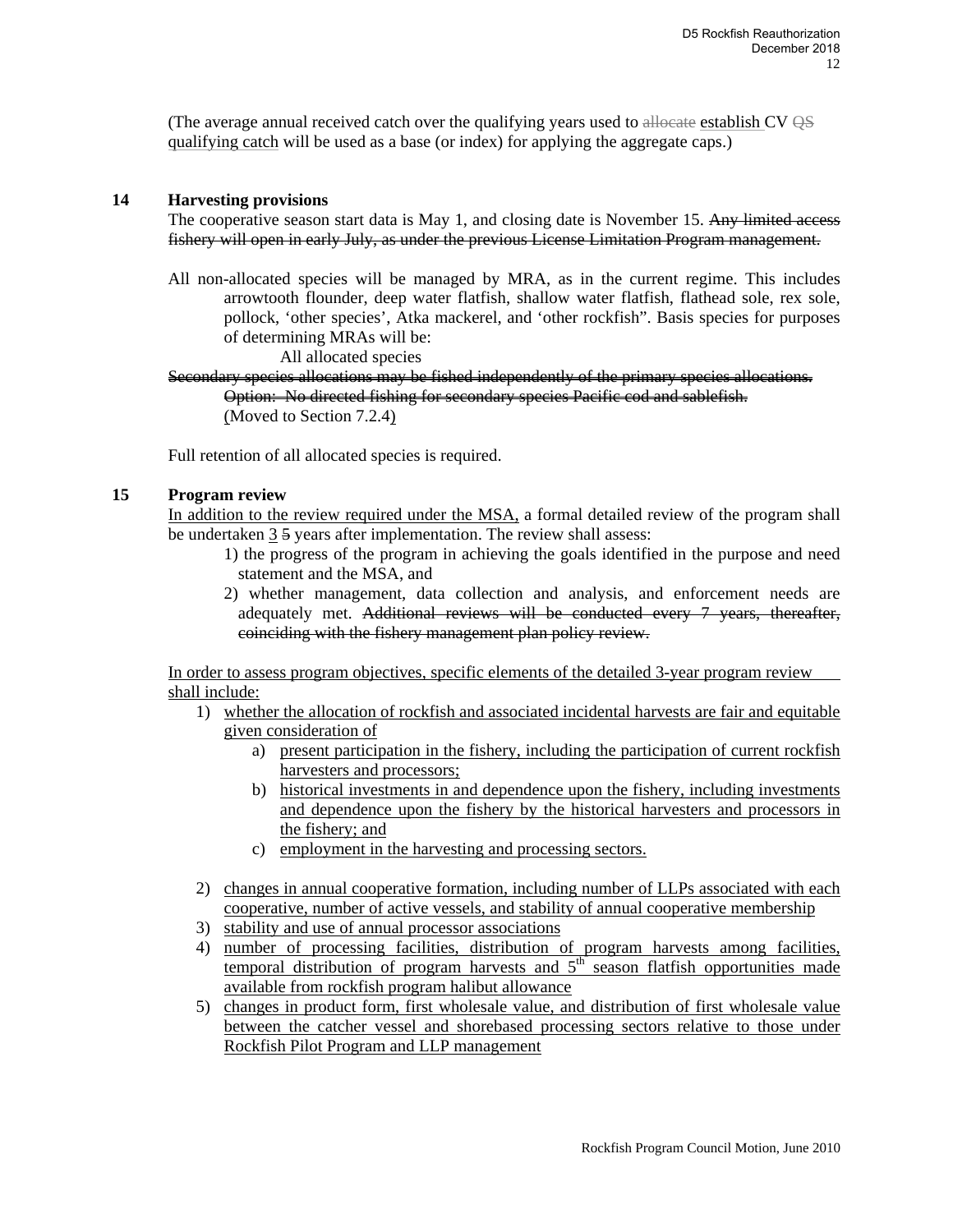#### **16 Duration**

#### Share Duration

The duration of all CGOA rockfish LAPP program permits are 10 years. These permits shall be renewed before their expiration, unless the permit has been revoked, limited, or modified.

#### Option: Program Duration

Absent Council review and recommendation to extend, t-The CGOA rockfish LAPP program shall expires 10 years after implementation.

#### **17 Cost recovery**

A fee, not to exceed 3 percent of ex vessel value, will be charged on all program landings to cover the costs of administration of the program.

#### **18 Sideboards**

#### **18.1 Catcher vessel options**

West Yakutat and Western Gulf Primary Rockfish Species

Option 1: For fisheries that close on TAC in the Gulf, the qualified vessels in the trawl catcher vessel sector would be limited, in aggregate, in the month of July to the historic average catch of those vessels based on the retained catch as a percentage of the retained catch in the fishery in the month of July during the qualification years. Fisheries that this sideboard provision would apply to include West Yakutat rockfish and Western Gulf rockfish.

Option 2: For catcher vessels, prohibit directed fishing for WYAK and WGOA primary rockfish species in the month of July.

Suboption: Exempt a vessel that participated in the WYAK rockfish fishery for 2006-2008 and participated in the entry level pilot fishery at least one year. These vessels will be sideboarded at their catch history for 2006-2008.

#### Halibut PSC

Option 1: For flatfish fisheries in the GOA that close because of halibut PSC, the qualified vessels in the trawl catcher vessel sector would be limited, in the aggregate, in the month of July to the historical average halibut mortality taken by those vessels in the target flatfish fisheries in the month of July, by deep and shallow complex target fisheries, as a Gulf-wide cap.

**Option 2:** For the month of July, limit all CVs to the shallow water complex fisheries (except for rockfish target fisheries in CGOA, WYAK and WGOA).

IFQ halibut and sablefish are exempt from sideboard provisions

Bering Sea and Aleutian Island Sideboard Provisions

Yellowfin sole, other flatfish, and Pacific ocean perch fisheries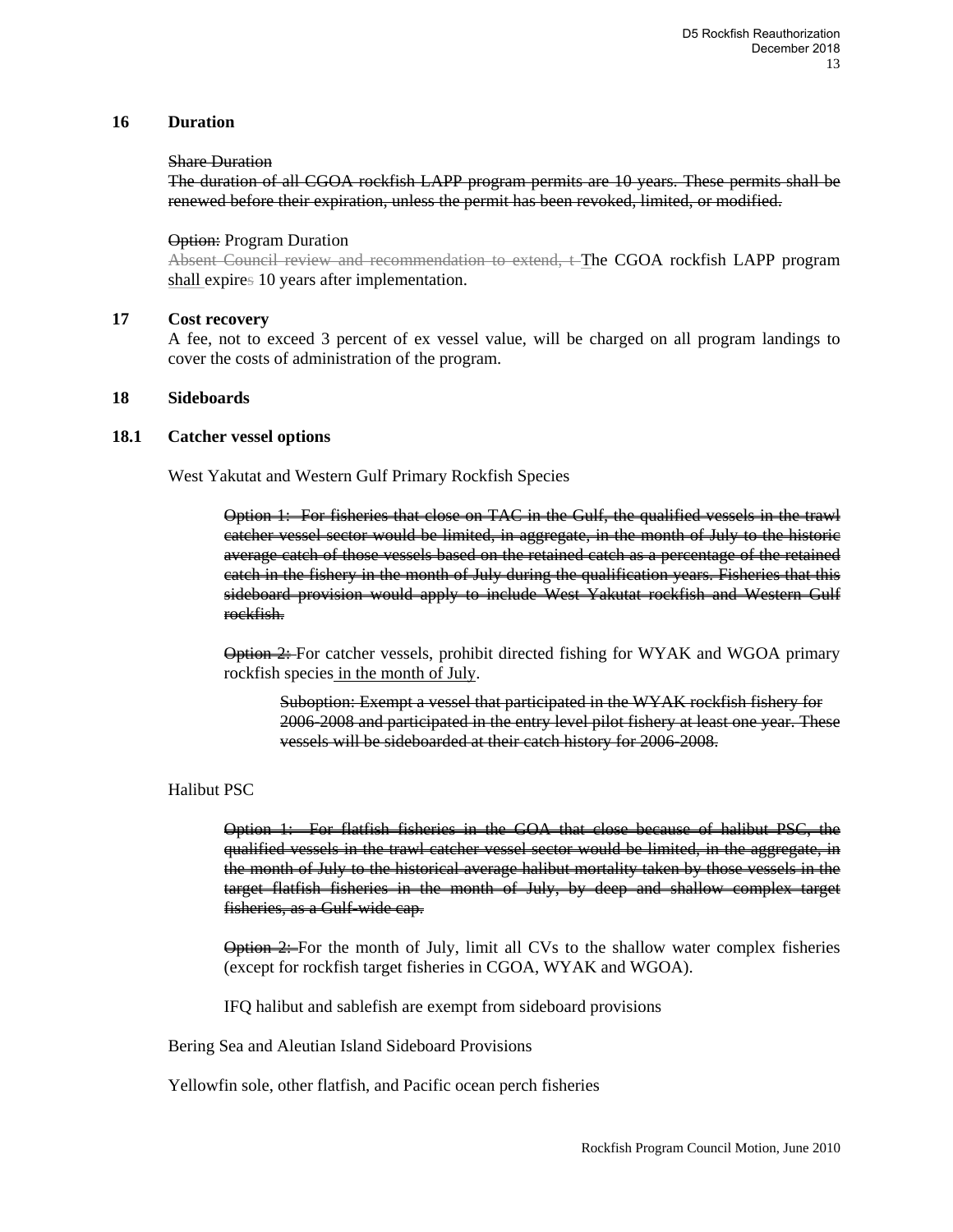Option 1: The qualifying vessels in the trawl catcher vessel sector may not participate in the directed yellowfin sole, other flatfish (flathead, etc.) or Pacific ocean perch fisheries in the BSAI in the month of July.

 $\Theta$   $\cong$  The qualifying vessels in the trawl catcher vessel sector may participate in the limited access yellowfin sole, other flatfish, or Pacific ocean perch fisheries in the BSAI in the month of July.

#### Pacific cod fishery

Option 1: Qualifying vessels in the trawl catcher vessel sector may fish in the BSAI Pacific cod fishery in the month of July and would be limited, in aggregate, to the historical average catch of those vessels in the BSAI Pacific cod fishery, based on the retained catch as a percentage of retained catch in the catcher vessel trawl fishery in July, during the qualifying years.

 $\Theta$ tion  $\cong$  The qualifying vessels in the trawl CV sector may participate in the BSAI Pacific cod fishery in the month of July, without any sideboard limit.

AFA non-GOA exempt CVs qualified under this program are subject to the restraints of AFA sideboards and their co-op agreements, and not subject to additional sideboards under this program.

#### **18.2 Catcher processor options**

#### West Yakutat and Western Gulf Primary Rockfish Species

Option 1: For fisheries that close on TAC in the Gulf, the qualified vessels in the trawl catcher processor sector would be limited, in aggregate, in the month of July, to the historical average catch of those vessels, based on the retained catch as a percentage of the retained catch in the fishery in the month of July, during the qualification years. Fisheries that this sideboard provision would apply to are the West Yakutat and Western Gulf primary rockfish species fisheries.

Option 2: For catcher processors, no sideboard limits will apply to the West Yakutat and Western Gulf primary rockfish species fisheries (rockfish eligible catcher processors that are also Amendment 80 participants would continue to be limited by Amendment 80 sideboards).

Non-Amendment 80 catcher processors will be prohibited from West Yakutat and Western Gulf rockfish species fisheries for the month of July.

#### Halibut PSC

 $\Theta$ tion  $\vdash$  For flatfish fisheries in the GOA that close because of halibut PSC, the qualified vessels in the trawl catcher processor sector would be limited, in the aggregate, in the month of July, to the historical average halibut mortality taken by those vessels in the target groundfish fisheries in the month of July, by deep water and shallow water complex targets, as a Gulf-wide cap.

Option 2: For catcher processors, no July GOA halibut sideboard limit (rockfish eligible catcher processors that are also Amendment 80 participants would continue to be limited by Amendment 80 sideboards).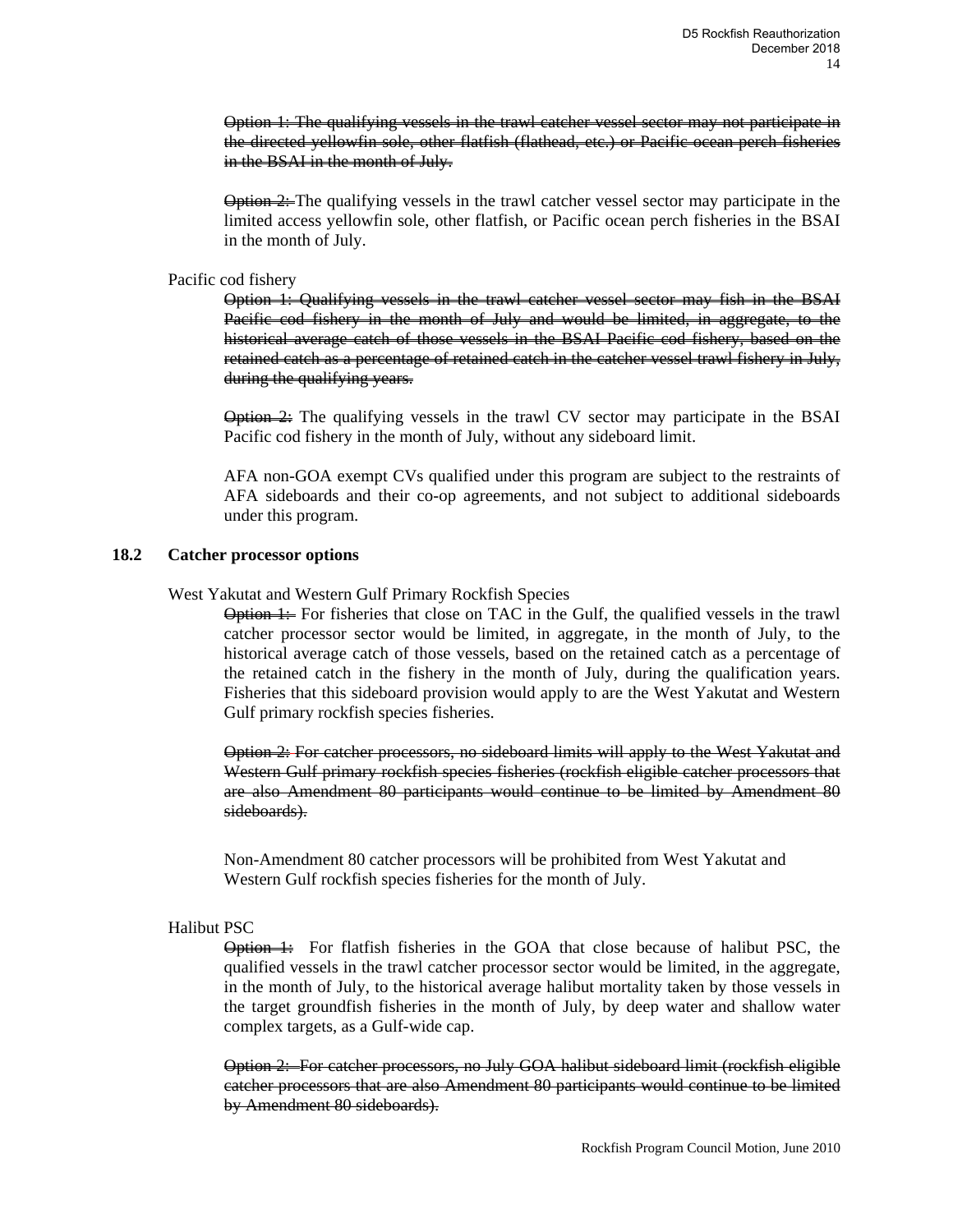Suboption: Limit all CPs to the deep water complex fisheries in the CGOA for the month of July.

Note: IFQ halibut and sablefish are exempt from sideboard provisions

Standdown for vessels that opt out of the rockfish fisheries

 $\Theta$ tion  $\vdash$ : CP vessels may decide to opt out of the CGOA cooperative program on an annual basis. These CP vessels may not target POP, northern rockfish or pelagic shelf rockfish in the CGOA, in the years they choose to opt out. They may retain these species up to the MRA amount in other fisheries. They will be sideboarded at the sector level in the GOA, as described in the general provisions.

The history of CP vessels which opt out will remain with the sector.

CPs that opt out of the rockfish cooperative program will be prohibited, for two weeks following the start of the traditional July rockfish fishery, from entering other GOA fisheries in which they have not previously participated. Participation shall be defined as having been in the shallow water flatfish complex or deep water flatfish complex or target rockfish fisheries during the first week of July in at least two of the qualifying years. For purposes of qualifying under this provision, history from area 650 (SEO) will be considered the same as history from area 640 (WY). The following week ending dates will be used for determining participation in a target fishery:

1996 – July 6 1997 – July 5 1998 – July 4 1999 – July 10 2000 – July 15  $2001 - July 7$  $2002 - July 6$ 2003 – July 5 2004 – July 10 2005 – July 9 2006 – July 8

Opting out is an annual decision. CP vessels which do not join cooperatives will be assigned opt out status. The decision to opt out should not, in any way, alter the status of their catch history for future rationalization programs.

Option 2: No standdown for vessels that opt out of the rockfish fishery.

Standdown for vessels that join cooperatives

Option 1: For the CP sector, the cooperative program fishery participants must either:

1) start fishing in the target rockfish fisheries at the same time as the opening of the CGOA rockfish limited access fisheries (in July) and harvest 90% of their CGOA rockfish allocation prior to entering any other GOA non-pollock groundfish fishery, or 2) standdown for two weeks from the opening of the CGOA rockfish limited access fishery, prior to participating in any other GOA non-pollock groundfish fishery.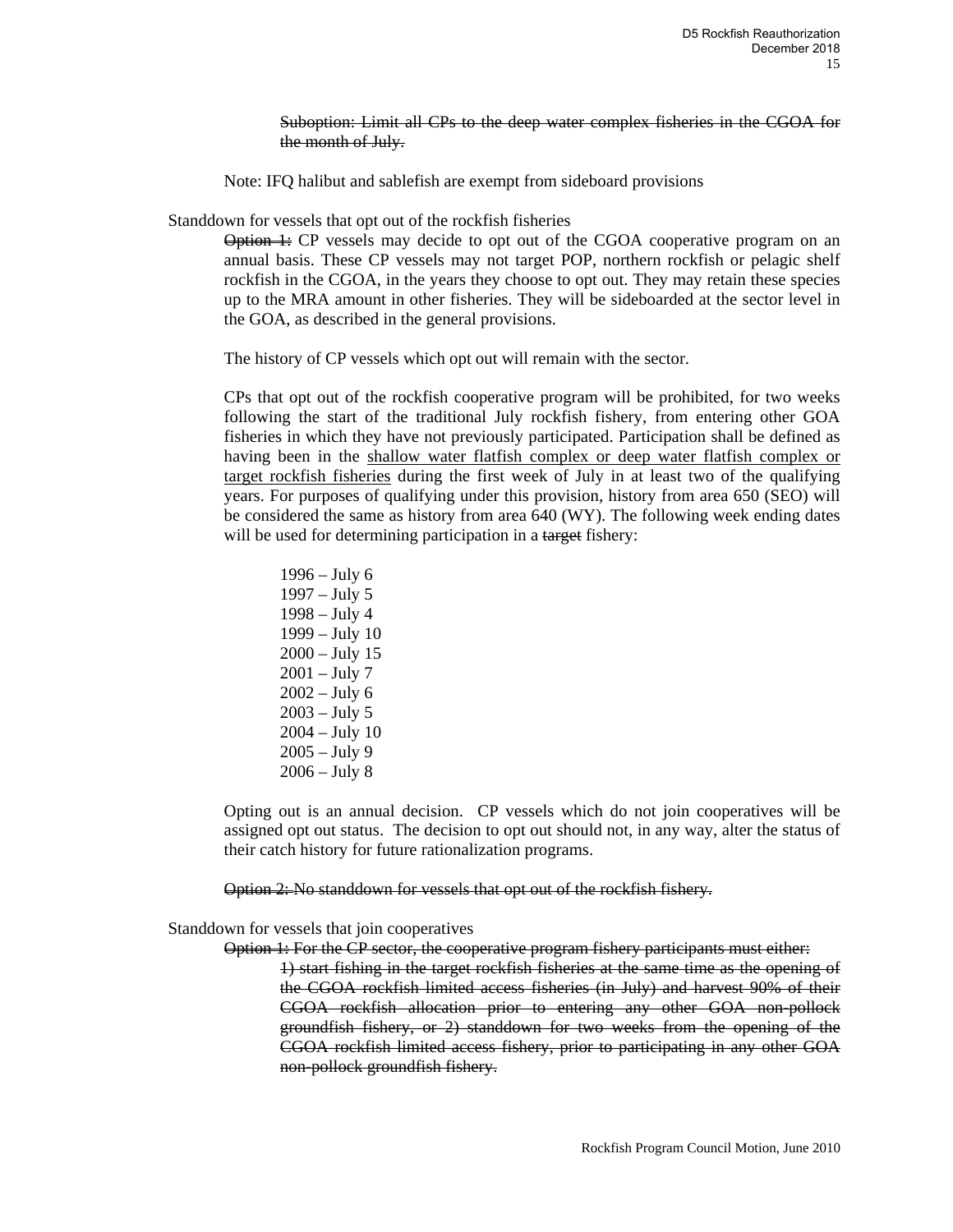A vessel which has met either standdown requirement can then move into the GOA open access fisheries, subject to the sector level limitations in the GOA in the general sideboard provisions.

To the extent permitted by the motion, history may be leased between vessels. Each member of a cooperative that transfers its history to another CP or CV must still refrain from operating in any other GOA groundfish fishery, until the earlier of:

1) 90% of all of the CGOA rockfish allocation on the stacked vessel is harvested in the CGOA, provided fishing of the allocation began on or after the opening of the limited access fishery;

2) two weeks from the opening of the limited access fishery, prior to participating in any other GOA groundfish fishery.

Members of a cooperative will be subject to all limitations and restrictions described in the general sideboard provisions and CP specific sideboard provisions, except that cooperative members shall not be subject to any standdown in the GOA groundfish fisheries*,* if all vessels in the co-op maintain adequate monitoring plans during all fishing for CGOA rockfish sideboard fisheries.

In addition to the other limitations and restrictions described above, each cooperative and opt-out vessels in the aggregate will be limited:

1) for fisheries that close on TAC in the GOA in the month of July, to the historical average total catch of the cooperative members or opt-out vessels in the month of July during the qualification years 1996 to 2002. Fisheries that this sideboard provision would apply to include West Yakutat rockfish and WGOA rockfish, and

2) for flatfish fisheries in the GOA that close because of halibut PSC in the month of July, to the historical average halibut PSC mortality taken by cooperative members or opt-out vessels in the target flatfish fisheries in the month of July, by deep water and shallow water complex fisheries.

Option 2: No standdown (or alternative cooperative limit) for vessels that join cooperatives in the rockfish fishery.

#### Standdown for vessels that join the limited access fishery

Option 1: The limited access fishery starts at the same time as the traditional rockfish target fishery (early July). For vessels that account for less than 5% of the allocated CP history in the Pacific Ocean perch fishery that participate in the limited access rockfish fishery, there are no additional intra-sector sideboards. For vessels that account for greater than or equal to 5 percent of the allocated CP history in the Pacific ocean perch fishery that participate in the limited access rockfish fishery and GOA standdowns are in place until 90% of the limited access Pacific Ocean perch quota is achieved.

Option 2: No standdown for any vessels that join the limited access rockfish fishery.

#### **19 Observer Coverage**

Shoreside observer coverage

Shoreside processor observer coverage requirements for all rockfish program deliveries will be: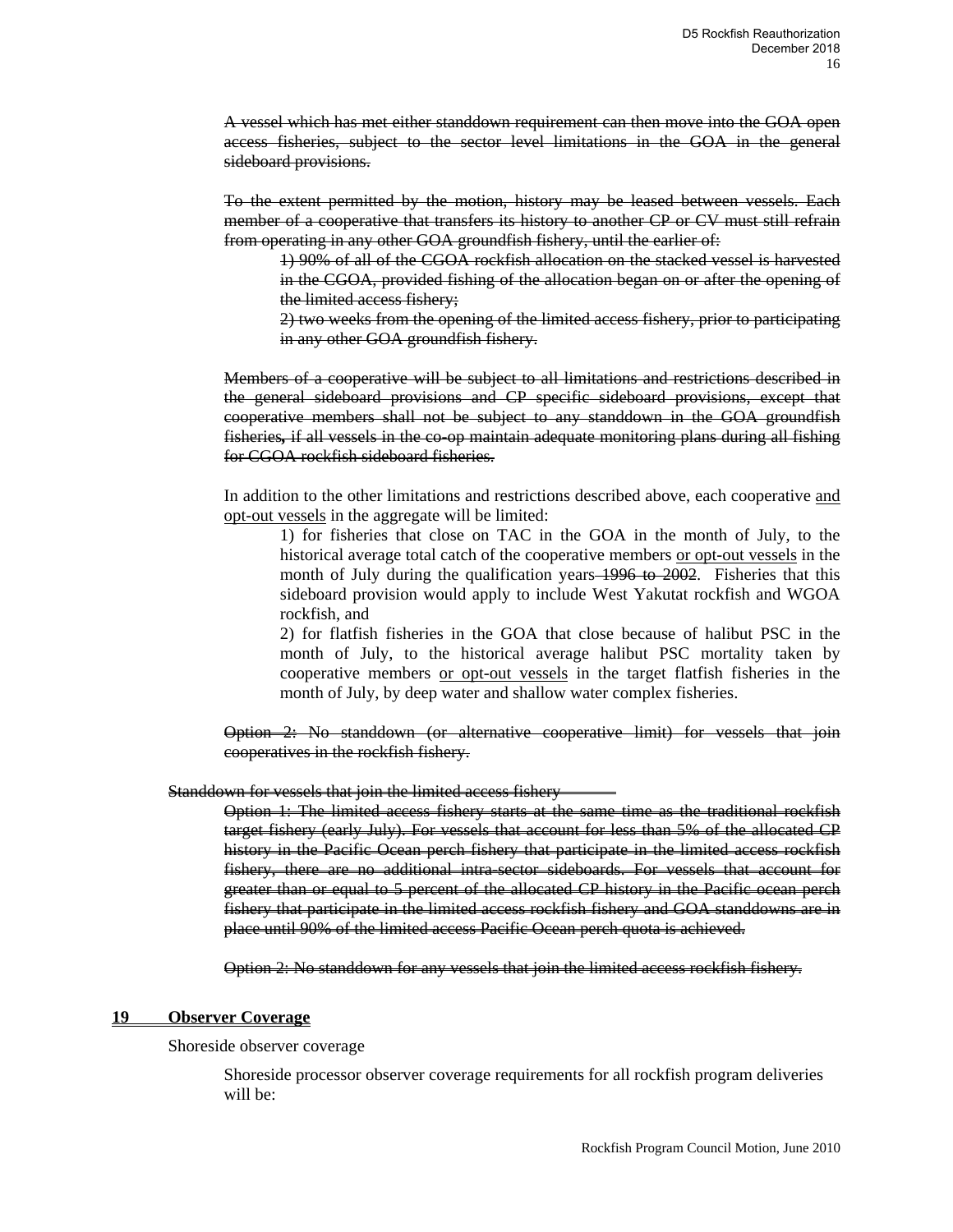Option 1: An observer will be on duty whenever program delivers are made. No observer will be allowed to work more than 12 hours per day.

Option 2: Same observer coverage requirement for shoreside processors as in other groundfish fisheries.

**Option 3:** Employ a CMCP Monitor to oversee deliveries

Catcher vessel observer coverage

Fishing days and observer coverage under the rockfish program will be separate from and not count towards meeting a vessel's overall groundfish observer coverage requirement.

The Council deems proposed regulations that clearly and directly flow from the provisions of this motion to be necessary and appropriate in accordance with section 303(c).

The Council authorizes the Executive Director and the Chairman to review the draft proposed regulations when provided by NMFS to ensure that the proposed regulations to be submitted to the Secretary under section 303(c) are consistent with these instructions.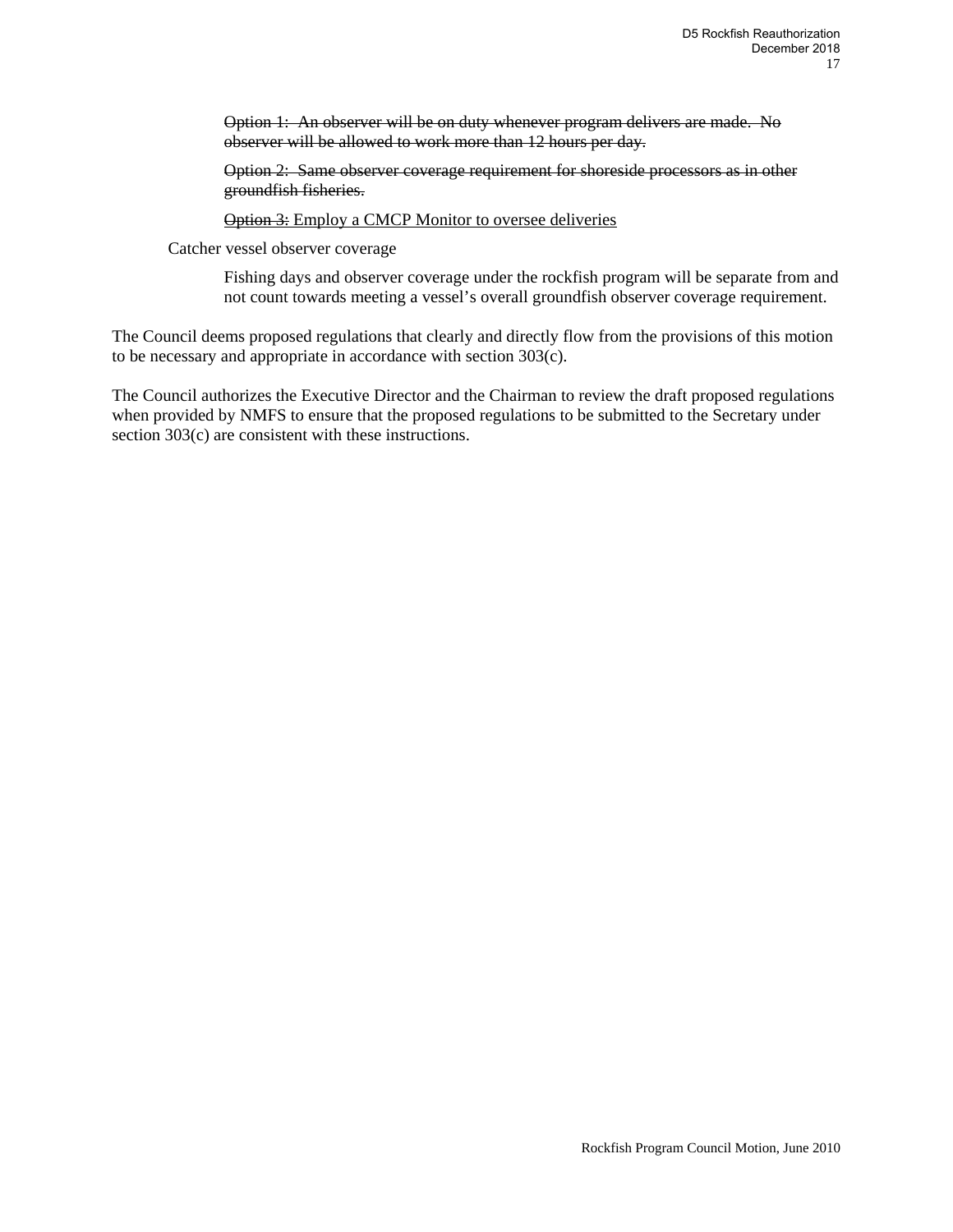# **Appendix 2:**

| <b>Management Provision</b>                           | Pilot Program                                                                                                                                                                                                     | Rockfish Program                                                                                                                                                                                                                                                                   |
|-------------------------------------------------------|-------------------------------------------------------------------------------------------------------------------------------------------------------------------------------------------------------------------|------------------------------------------------------------------------------------------------------------------------------------------------------------------------------------------------------------------------------------------------------------------------------------|
| Eligibility to receive QS                             | Participants must have made<br>targeted legal landings of<br>rockfish primary species during<br>the qualifying years 1996-2002.                                                                                   | Participants must have made<br>targeted legal landings of<br>rockfish primary species during<br>the qualifying years 2000-2006<br>or participated in the Pilot<br>Program entry level trawl<br>fishery in 2007, 2008, or 2009.                                                     |
| • Voluntary exclusion<br>from the Rockfish<br>Program | May not apply for or receive<br>initial allocation of QS, but may<br>still have sideboard limitations                                                                                                             | LLP license holder may forgo<br>QS and be exempted from<br>specific sideboard limits if legal<br>landings were made both in<br>2000-2006 and in the entry<br>level trawl fishery during 2007,<br>2008, or 2009. Must apply for<br>exclusion during initial<br>application process. |
| <b>Initial QS Allocations</b>                         | Based on landings (best 5 of 7)<br>years between 1996 and 2002                                                                                                                                                    | 97.5% of the initial allocation is<br>based on landings (best 5 of 7<br>years) between 2000 and 2006.                                                                                                                                                                              |
| • Entry level trawl<br>"transition" QS allocation     | N/A                                                                                                                                                                                                               | Participants in the Pilot<br>Program entry level trawl<br>fishery will be transferred into<br>catch share management<br>whereby 2.5% of the allocation<br>will be given to licenses that<br>participated in the Pilot<br>Program entry level trawl<br>fishery in 2007, 2008, 2009. |
| <b>Rockfish Cooperatives</b>                          | Yes                                                                                                                                                                                                               | Yes                                                                                                                                                                                                                                                                                |
| • Forming a catcher<br>vessel (CV) cooperative        | May only form cooperatives<br>with other CVs and the<br>processor to whom they<br>historically delivered catch from<br>1996-2000. No minimum<br>number of LLP licenses required<br>for CVs to form a cooperative. | May only form a cooperative<br>with other CVs with an<br>association with any shoreside<br>processor located within the<br>geographic boundaries of the<br>City of Kodiak. No minimum<br>number of LLP licenses<br>required.                                                       |

Key differences between the Pilot Program and the Rockfish Program.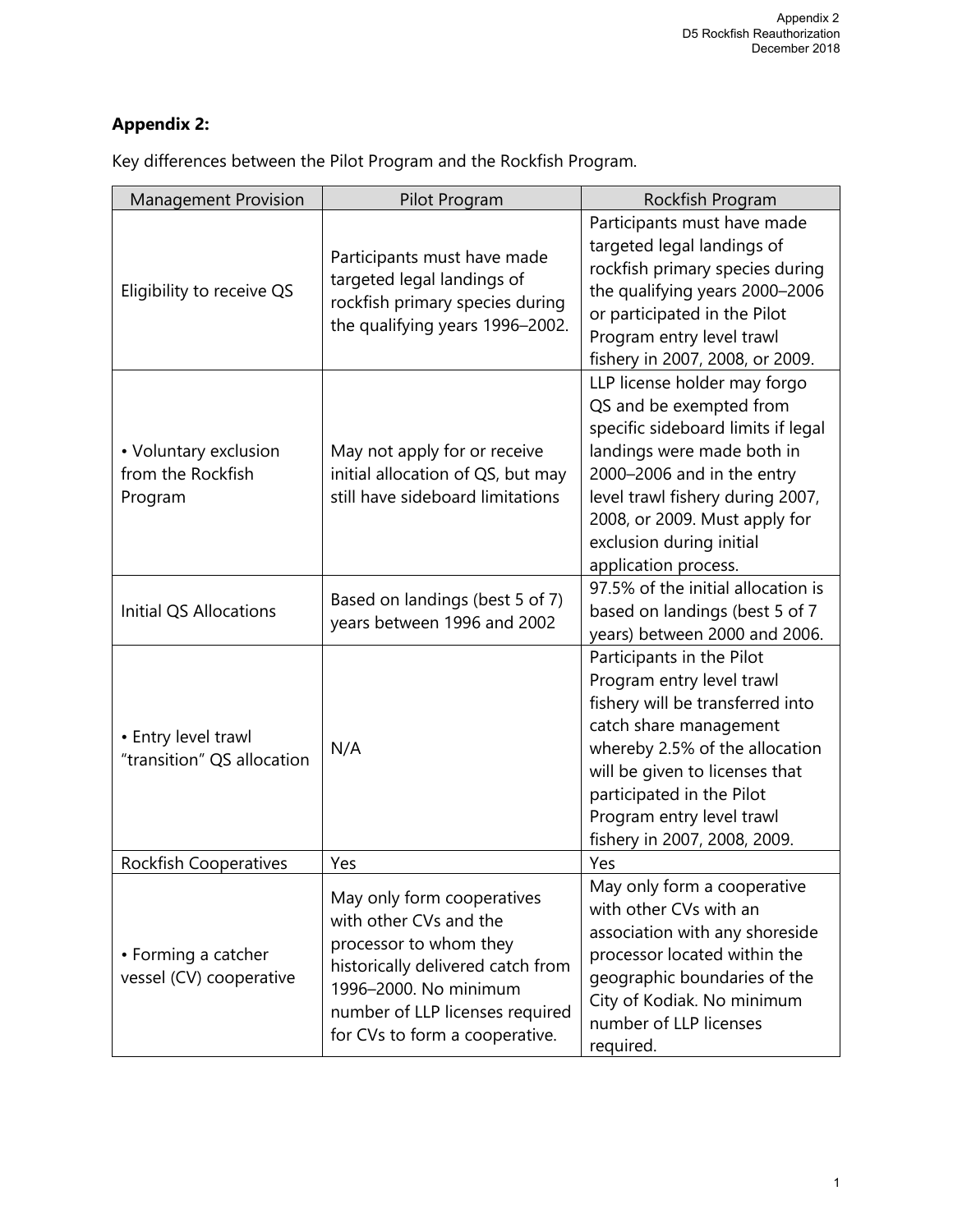| <b>Management Provision</b>                               |                       | Pilot Program                                                                                                                                                                   | Rockfish Program                                                                                                                                                                                                        |
|-----------------------------------------------------------|-----------------------|---------------------------------------------------------------------------------------------------------------------------------------------------------------------------------|-------------------------------------------------------------------------------------------------------------------------------------------------------------------------------------------------------------------------|
|                                                           | Primary               | Based on member QS                                                                                                                                                              | Based on member QS                                                                                                                                                                                                      |
| • Annual CV<br>allocation of<br>cooperative<br>quota (CQ) | Secondary             | • Pacific cod based on QS<br>• Sablefish based on QS<br>• Rougheye/shortraker<br>maximum retainable amount<br>(MRA), may not exceed 9.72%<br>of TAC<br>• Thornyhead based on QS | • 3.81% of Pacific cod TAC<br>• 6.7% of sablefish TAC<br>• 7.84% of thornyhead TAC<br>• Rougheye/shortraker MRA<br>may not exceed 9.72% of TAC.                                                                         |
|                                                           | Halibut<br><b>PSC</b> | Based on member QS.<br>Calculation based on 1996-<br>2002 data.                                                                                                                 | Based on member QS.<br>Calculation based on 2000-<br>2006 data with a 12.5%<br>reduction.<br>117.3 mt to cooperatives.<br>16.8 mt remains unallocated<br>and stays "in the water."                                      |
| • Forming a<br>catcher/processor (C/P)<br>cooperative     |                       | May join a cooperative with<br>other C/Ps. Minimum of 2 LLP<br>licenses required for C/Ps.                                                                                      | May join a cooperative with<br>other C/Ps. No minimum<br>number of LLP licenses<br>required.                                                                                                                            |
|                                                           | Primary               | Amount based on member QS                                                                                                                                                       | Amount based on member QS                                                                                                                                                                                               |
| • Annual<br>C/P<br>allocation of<br>CQ                    | Secondary             | • Pacific cod MRA<br>· Sablefish based on QS<br>• 30.03% of shortraker TAC<br>• 58.87% of rougheye TAC<br>• Thornyhead based on QS                                              | • Pacific cod MRA<br>• 3.51% of sablefish TAC<br>• 40% of shortraker TAC<br>• 58.87% of rougheye TAC<br>• 26.50% of thornyhead TAC                                                                                      |
|                                                           | Halibut<br><b>PSC</b> | Based on member QS.<br>Calculation based on 1996-<br>2002 data.                                                                                                                 | Amount based on member QS.<br>Calculation based on 2000-<br>2006 data with a 12.5%<br>reduction.<br>74.1 mt allocated.<br>10.6 mt remains in the water.                                                                 |
| Transfer of CQ                                            |                       | • C/P may transfer to C/P or CV<br>• CV may transfer to CV only.<br>. No minimum number of LLP<br>licenses required to transfer CQ.                                             | • C/P may transfer to C/P or CV,<br>except no shortraker or<br>rougheye<br>may transfer from C/P to CV<br>• CV may transfer to CV only<br>• Minimum of 2 LLP licenses in<br>each cooperative required to<br>transfer CQ |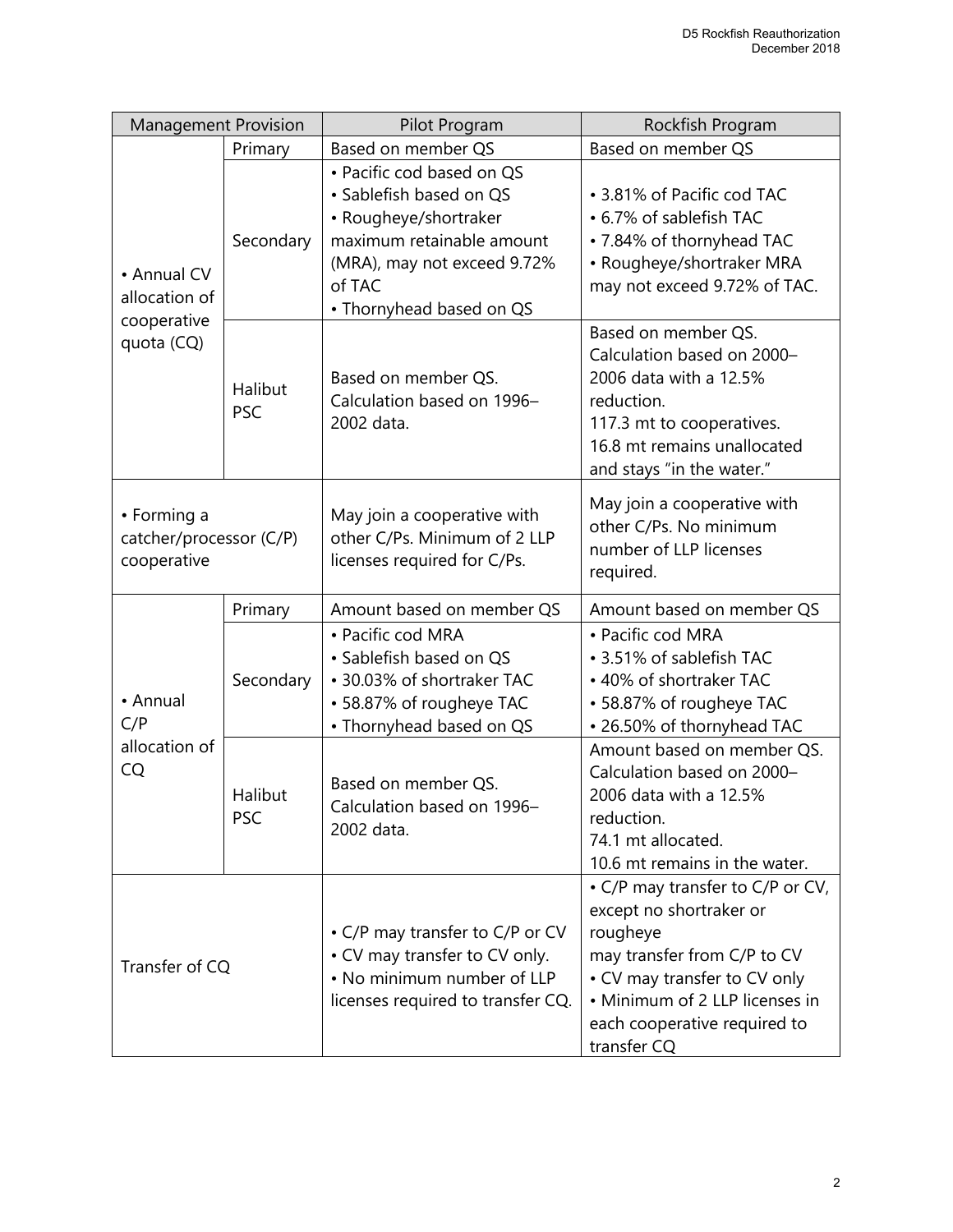| <b>Management Provision</b>            | Pilot Program                                                                                                                                | Rockfish Program                                                                                                                                                                              |
|----------------------------------------|----------------------------------------------------------------------------------------------------------------------------------------------|-----------------------------------------------------------------------------------------------------------------------------------------------------------------------------------------------|
| Limited access fishery                 | Yes                                                                                                                                          | None                                                                                                                                                                                          |
| Opt-out option for C/Ps                | Yes, but subject to opt-out<br>sideboards                                                                                                    | Yes, but subject to opt-out<br>sideboards                                                                                                                                                     |
| Halibut PSC % rollover of<br>unused CQ | 100% of unused CQ halibut PSC<br>will be added to the last<br>seasonal apportionment during<br>the current fishing year                      | 55% of unused CQ halibut PSC<br>will be added to the last<br>seasonal apportionment during<br>the current fishing year.<br>Resulting 45% of unused CQ<br>halibut PSC remains in the<br>water. |
|                                        | A person may not hold or use<br>more than:<br>• 5% of the QS assigned to the<br>CV sector.<br>• 20% of the QS assigned to the<br>C/P sector. | A person may not hold or use<br>more than:<br>• 4% of the QS assigned to the<br>CV sector.<br>• 40% of the QS assigned to the<br>C/P sector.                                                  |
| Use caps for rockfish                  | CV cooperative may not hold or<br>use more CQ than:<br>• 30% QS assigned to CV<br>sector.                                                    | CV cooperative may not hold or<br>use more CQ than:<br>• 30% QS assigned to CV<br>sector.                                                                                                     |
| primary species                        | A vessel may not harvest more<br>than:<br>• 60% CQ issued to the C/P<br>sector.                                                              | A vessel may not harvest more<br>than:<br>• 8% CQ issued to the CV<br>sector.<br>• 60% CQ issued to the C/P<br>sector.                                                                        |
|                                        | Processors may not receive or<br>process more than:<br>• 30% CQ issued to CV sector<br>(rockfish primary species only).                      | Processors may not receive or<br>process more than:<br>• 30% CQ issued to CV sector<br>(rockfish primary species,<br>Pacific cod, and sablefish).                                             |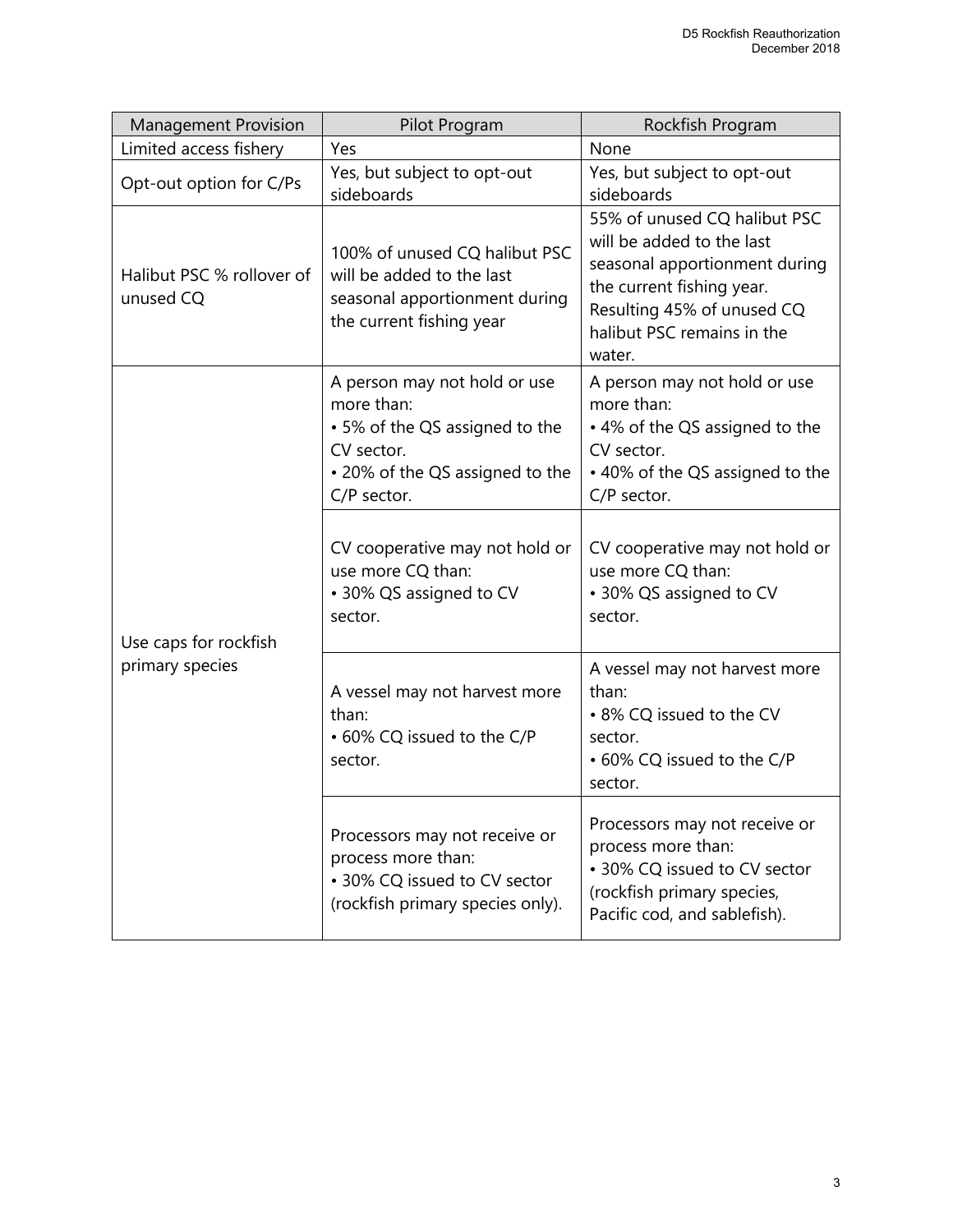| Provision                              | Pilot Program                                                                                                                                                                                                                    | Rockfish Program                                                                                                                                                                                                                                                                                                                              |
|----------------------------------------|----------------------------------------------------------------------------------------------------------------------------------------------------------------------------------------------------------------------------------|-----------------------------------------------------------------------------------------------------------------------------------------------------------------------------------------------------------------------------------------------------------------------------------------------------------------------------------------------|
| Sideboards (in effect July<br>$1 - 31$ | Yes                                                                                                                                                                                                                              | Yes                                                                                                                                                                                                                                                                                                                                           |
| • Catcher vessel                       | Exemption from sideboard<br>limits: (1) Any American<br>Fisheries Act (AFA) CVs not<br>exempt under AFA regulations                                                                                                              | Exemptions from sideboard<br>limits:<br>(1) Any AFA CVs not exempt<br>under AFA regulations;<br>(2) vessels that have been<br>selected as being voluntarily<br>excluded from the Rockfish<br>Program; and<br>(3) any vessels assigned an LLP<br>license that has been selected<br>as being voluntarily excluded<br>from the Rockfish Program. |
|                                        | • Prohibited from fishing in the<br>BSAI groundfish fisheries and<br>limits on Pacific cod<br>• Prohibited from fishing in the<br>West Yakutat/<br>Western GOA (for rockfish)<br>• Deep and shallow water<br>complex halibut PSC | Prohibited fishing restrictions:<br>• West Yakutat District/Western<br>GOA (rockfish primary species)<br>• Deep-water complex-<br>arrowtooth flounder, deep<br>water flatfish, rex sole                                                                                                                                                       |
| $\cdot$ C/P                            | • Prohibited from fishing in the<br>BSAI groundfish fisheries and<br>non-program groundfish<br>fisheries in the GOA<br>• Deep and shallow water<br>halibut PSC limit                                                             | • West Yakutat/Western GOA<br>limitation (rockfish primary<br>species)<br>• Deep and shallow water<br>halibut PSC limit<br>• Prohibited from fishing<br>rockfish primary species in the<br>Western GOA and West Yakutat<br>District for non-Amendment 80<br>vessels                                                                           |
|                                        | Subject to sideboards and receives the portion of each rockfish<br>sideboard limit not assigned to rockfish cooperatives                                                                                                         |                                                                                                                                                                                                                                                                                                                                               |
| • C/P Opt-out vessels                  | • Prevents directed fishing in<br>GOA groundfish fisheries<br>without previous participation<br>in 1996-2002                                                                                                                     | • Prevents directed fishing in<br>GOA groundfish fisheries<br>without previous participation<br>in 2000-2006<br>• Prohibit directed fishing for<br>rockfish primary species in<br>Western GOA and West Yakutat<br>for non-Amendment 80 vessels                                                                                                |